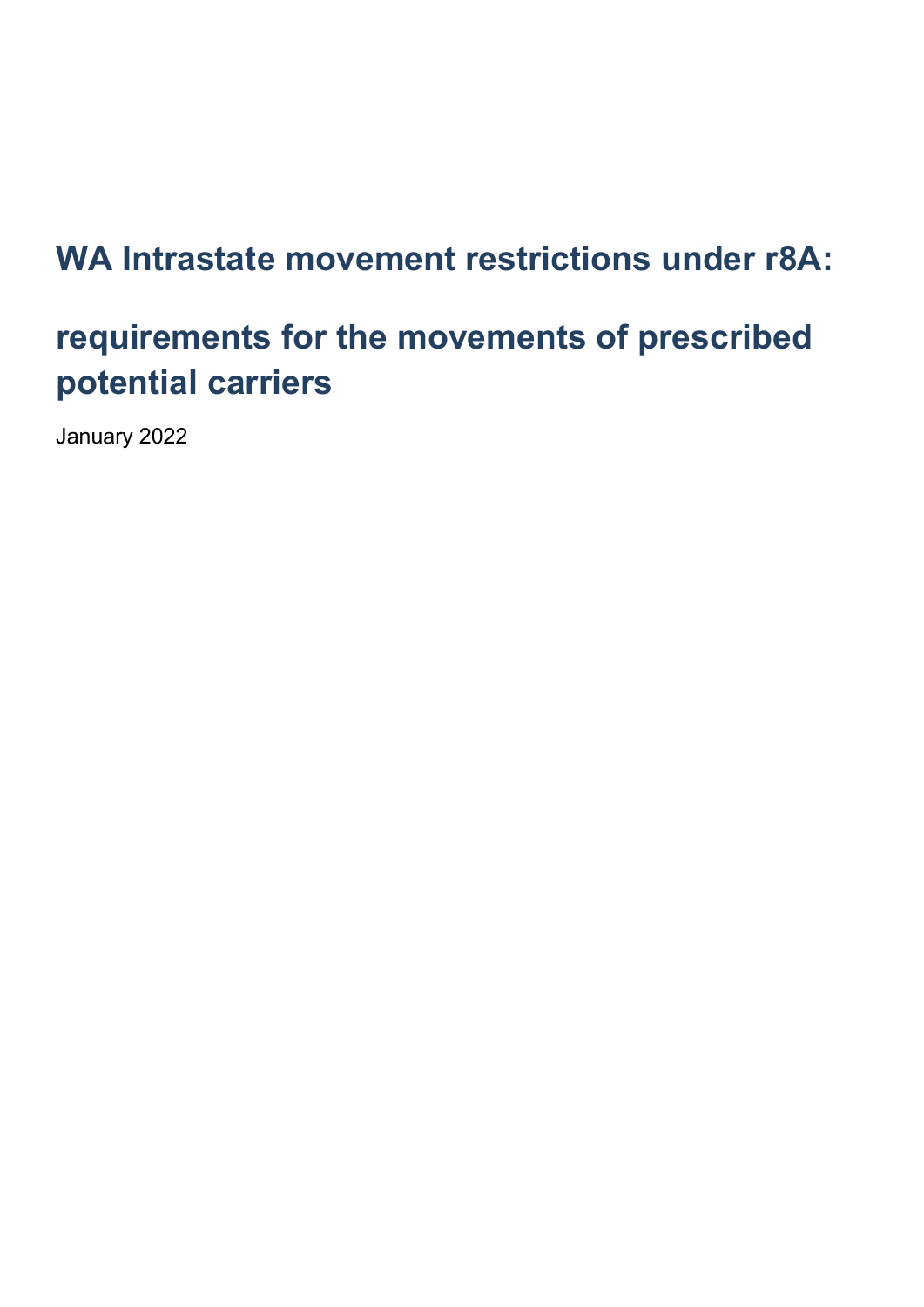#### **Contents**

[Definitions used in intrastate movement requirements](#page-3-0) ....................................... 3

[Conditions for the introduction or supply of potential carriers of Melon thrips \(](#page-5-0)*Thrips palmi* [Karny, 1925\), namely fruit, cut flowers/foliage, vegetables and plants /nursery stock, into](#page-5-0)  [another part of the state from parts of the Shire of Wyndham-East Kimberley](#page-5-0) ... 5

[Conditions for the introduction or supply of potential carriers of Banana weevil borer](#page-6-0)  (*Cosmopolites* s*ordidus* [\(Germar, 1824\), namely soil and banana plants and parts of banana](#page-6-0)  [plants \(other than fruit and tissue culture\) into another part of the state from parts of the Shire](#page-6-0)  of Wyndham-East Kimberley [..............................................................................](#page-6-0) 6

[Conditions for the introduction or supply of potential carriers of Palm leaf beetle \(](#page-6-1)*Brontispa longissima* [\(Gestro, 1885\), namely palm plants and cut palm foliage into another part of the](#page-6-1)  [state from the Shire of Broome...........................................................................](#page-6-1) 6

Conditions for the [introduction or supply of potential carriers of Banana aphid](#page-7-0) *(Pentalonia nigronervosa* [Coquerel, 1859\), namely banana plants and parts of banana plants \(other than](#page-7-0)  [fruit and tissue culture\) into another part of the state from parts of the Shire of Carnarvon](#page-7-0) 7

[Conditions for the introduction or supply of potential carriers of](#page-7-1) *Fusarium oxysporum* f.sp. *cubense* [W.C. Snyder & H.N. Hansen 1940 \(Race 1\), namely soil and banana plants and](#page-7-1)  [parts of plants \(other than fruit\) into another part of the state from parts of the Shire of](#page-7-1)  [Carnarvon...........................................................................................................](#page-7-1) 7

[Conditions for the introduction or supply of potential carriers of cattle tick \(](#page-7-2)*Boophilus [microplus\)\(Boophilus microplus chemical resistant form\),](#page-7-2)* namely stock other than ostriches into another part of the state [from the Shires of Broome, Derby -](#page-7-2) West Kimberley, Halls Creek or Wyndham – East Kimberley [...........................................................................](#page-7-2) 7

[Conditions for the introduction or supply of potential carriers of silverleaf whitefly \(](#page-8-0)*Bemisia tabaci* (Gennadius) [biotype B\), namely plants, nursery stock, cut](#page-8-0) flowers/foliage and leafy vegetables, into that part of the state which lies above 19°30'S (the Kimberley region) from [the Shire of Carnarvon........................................................................................](#page-8-0) 8

[Conditions for the introduction or supply of potential carriers of Potato cyst nematode](#page-10-0)  *(Globodera rostochiensis* Wollenweber 1923)*,* namely [potato tubers produced in any other](#page-10-0)  [state of Australia except in Tasmania or South Australia, into parts of the local government](#page-10-0)  [areas of Albany, Augusta-Margaret River, , Boyup Brook, Bridgetown-Greenbushes, Bunbury,](#page-10-0)  [Busselton, Capel, Collie, Cranbrook, Dardanup, Denmark, Donnybrook-Balingup, Gingin,](#page-10-0)  [Harvey, Kojonup, Mandurah, Manjimup, Murray, Nannup, Plantaganet or Waroona .](#page-10-0) 10

[Conditions for the introduction or supply of potential carriers of Mediterranean fruit fly](#page-10-1)  (*Ceratitis capitata* [\(Wiedemann, 1824\)\), namely citrus fruit and summerfruit, into parts of the](#page-10-1)  [Shire of Wyndham-East Kimberley during the period beginning 1 April and ending on 30](#page-10-1)  [November in any year.......................................................................................](#page-10-1) 10

[Conditions for the introduction or supply of containers used at any time for banana fruit as](#page-10-2)  [being potential carriers of Panama disease \(](#page-10-2)*Fusarium oxysporum* f.sp. *cubense* W.C. Snyder [& H.N. Hansen 1940 \("tropical" Race 4\)\), into parts of the Shires of Carnarvon and Wyndham-](#page-10-2)[East Kimberley from another State or Territory.](#page-10-2) ................................................ 10

[Conditions for the introduction or supply of potential carriers of Tomato-potato psyllid \(TPP\)](#page-11-0)  *(Bactericera cockerelli) ,* namely [all plants in the Solanaceae and Convolvulaceae families,](#page-11-0)  [into parts of the local government areas of Broome and Wyndham-East Kimberley from TPP](#page-11-0)  [quarantine areas, namely the Perth metropolitan area and the government districts of Albany,](#page-11-0)  [Augusta-Margaret River, Beverley, Boddington, Boyup Brook, Bridgetown-Greenbushes,](#page-11-0)  [Brookton, Broomhill-Tambellup, Bunbury, Busselton, capel, Carnamah, Carnarvon, Chapman](#page-11-0)  [Valley, Chittering, Collie, Coorow, Cranbrook, Cuballing, Dandaragan, Dardenup, Denmark,](#page-11-0)  Donnybrook – [Balingup, Esperance, Gingin, Gnowangerup, Greater Geraldton, Harvey, Irwin,](#page-11-0)  [Jerramungup, Kojonup, Mandurah, Manjimup, Mingenew, Moora, Morowa, Murray, Nannup,](#page-11-0)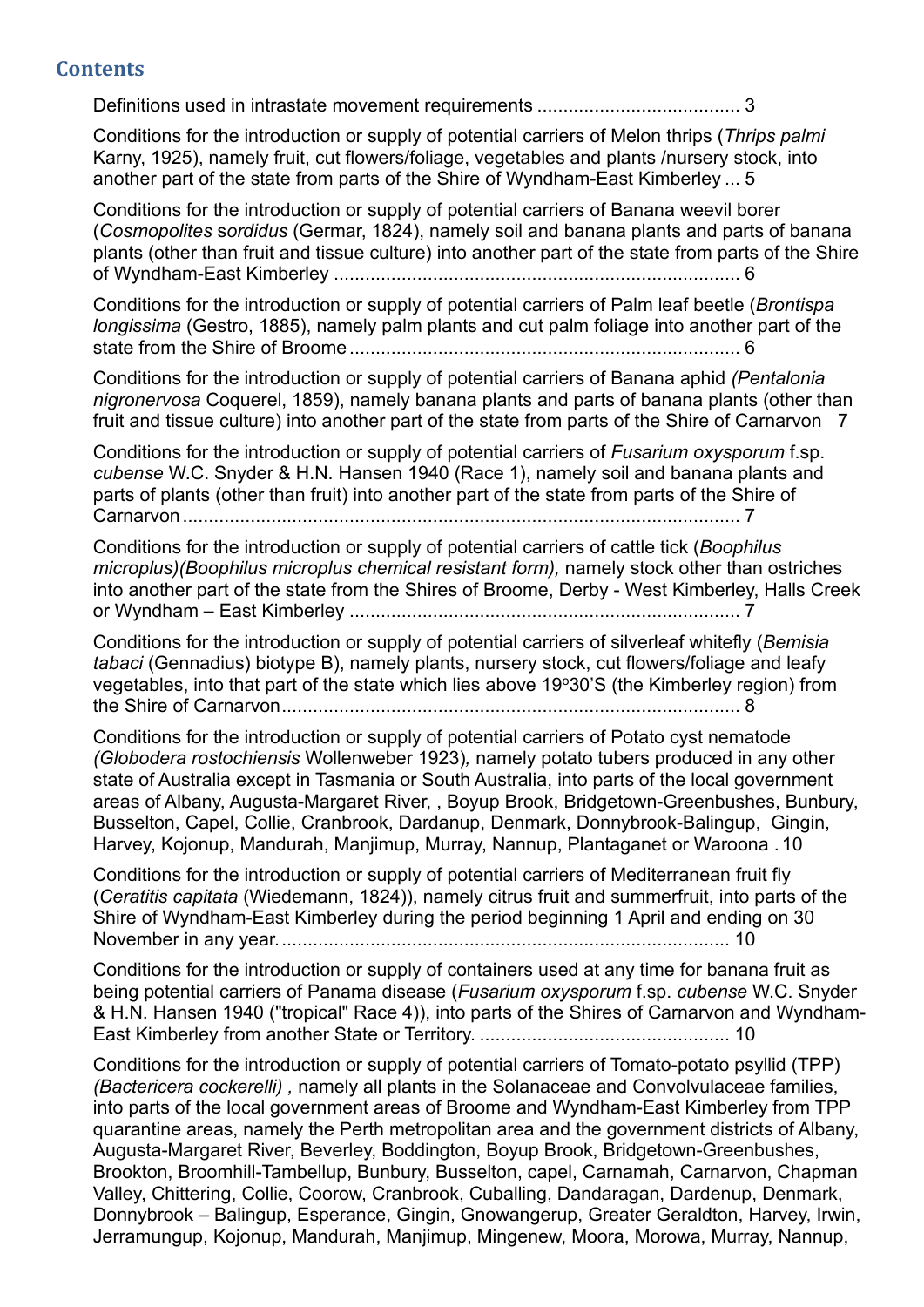[Narrogin, Northam, Northampton, Pingelly, Plantagenet, Ravensthorpe, Shark Bay, Three](#page-11-0)  [Springs, Toodyay, Victoria Plains, Wagin, Wandaring, Waroona, West Arthur, Wickepin,,](#page-11-0)  Williams, Woodanilling and York. [.......................................................................11](#page-11-0)

[Conditions for the movement of commercial consignments of prescribed potential carriers of](#page-12-0)  American serpentine leafminer (*Liriomyza trifolii*[\) into another part of the State from the Shires](#page-12-0)  [of Broome, Derby-West Kimberley or Wyndham-East Kimberley](#page-12-0)*.* .................... 12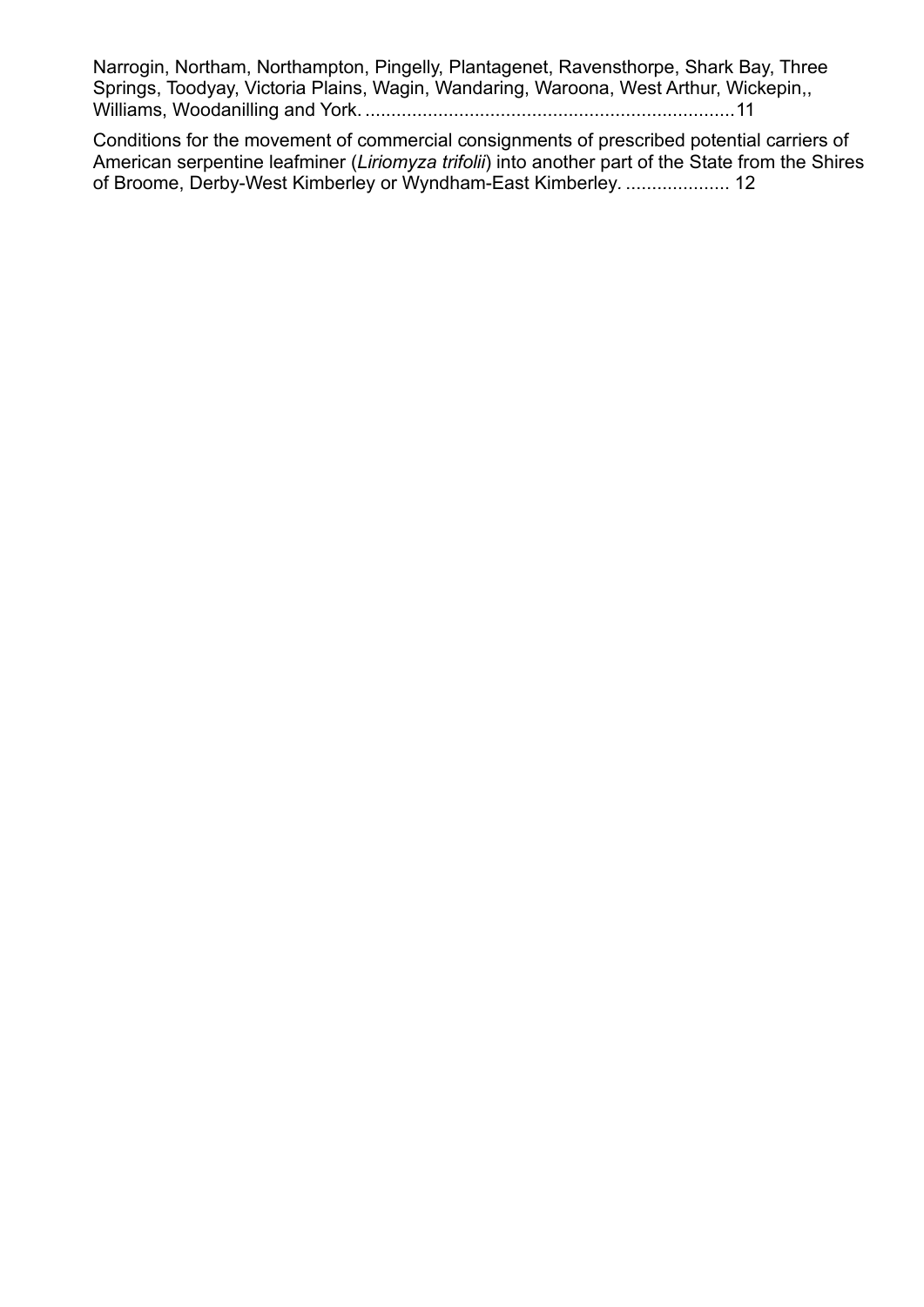#### <span id="page-3-0"></span>**Definitions used in intrastate movement requirements**

Note – definitions specific to an individual requirement will be provided within that requirement

**"Approved"** means approved by the Chief Plant Biosecurity Officer, DPIRD.

**"Certified"** means subject to a valid export or assurance certificate as defined in the *BAM Quality Assurance and Accreditation Regulations 2013*, which includes the name and address of the property from which the potential carrier originates, and the name and address of the pack-house if applicable.

**"DPIRD"** means the Department of Primary Industries and Regional Development Western Australia.

**"Fumigated with methyl bromide"** means fumigated with methyl bromide in accordance with the Australia Fumigation Accreditation Scheme (AFAS) methyl bromide fumigation standard for 2 hours at one of the following rates –

| <b>Flesh Temperature</b><br>$(^{\circ}C)$ | Methyl Bromide (g/m3) |
|-------------------------------------------|-----------------------|
| $ 21 - 31.9 $                             | 32                    |
| $ 16 - 20.9 $                             | 40                    |
| $ 11 - 15.9 $                             | 48                    |
| $ 10 - 10.9 $                             | 56                    |

**"Ord River Irrigation Area" (ORIA)** means that portion of Western Australia that is north of latitude 17<sup>0</sup>S and east of longitude 127<sup>0</sup>E (part of the shire of Wyndham / East Kimberley)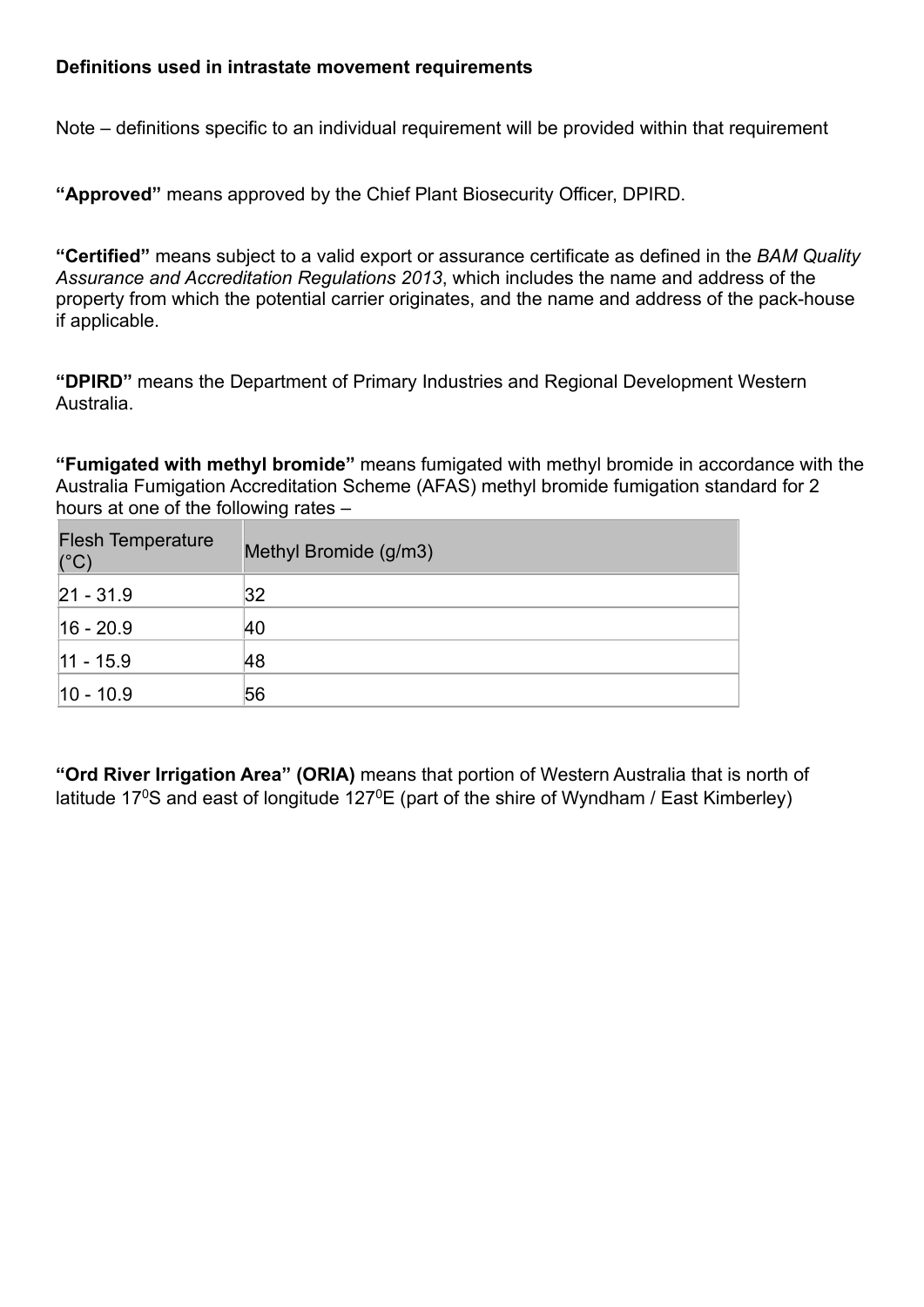# **"600 unit sampling and inspection"** means as follows;

The below table provides the sample size required to be 95% certain (confidence level) of detecting at least one infested unit in a lot with an infestation level of 0.5%.

| Lot<br><b>Size</b><br>(Units) | <b>Sample</b><br><b>Size</b><br><b>Required</b><br>(Units) | Lot<br><b>Size</b><br>(Units) | <b>Sample</b><br><b>Size</b><br><b>Required</b><br>(Units) |
|-------------------------------|------------------------------------------------------------|-------------------------------|------------------------------------------------------------|
| 10                            | 10                                                         | 500                           | 349                                                        |
| 20                            | 20                                                         | 600                           | 379                                                        |
| 30                            | 30                                                         | 700                           | 402                                                        |
| 40                            | 40                                                         | 800                           | 421                                                        |
| 50                            | 50                                                         | 900                           | 437                                                        |
| 60                            | 60                                                         | 1,000                         | 450                                                        |
| 70                            | 70                                                         | 1,200                         | 471                                                        |
| 80                            | 80                                                         | 1,400                         | 487                                                        |
| 90                            | 90                                                         | 1,600                         | 499                                                        |
| 100                           | 100                                                        | 1,800                         | 509                                                        |
| 120                           | 120                                                        | 2,000                         | 517                                                        |
| 140                           | 139                                                        | 3,000                         | 542                                                        |
| 160                           | 157                                                        | 4,000                         | 556                                                        |
| 180                           | 174                                                        | 5,000                         | 564                                                        |
| 200                           | 190                                                        | 6,000                         | 569                                                        |
| 250                           | 228                                                        | 7,000                         | 573                                                        |
| 300                           | 260                                                        | 8,000                         | 576                                                        |
| 350                           | 287                                                        | 9,000                         | 579                                                        |
| 400                           | 311                                                        | 10,000                        | 581                                                        |
| 450                           | 331                                                        | 10,000<br>$\ddot{}$           | 600                                                        |

To maintain the confidence level it is important that the sample is taken at random throughout the entire lot and applied to every lot in a consignment.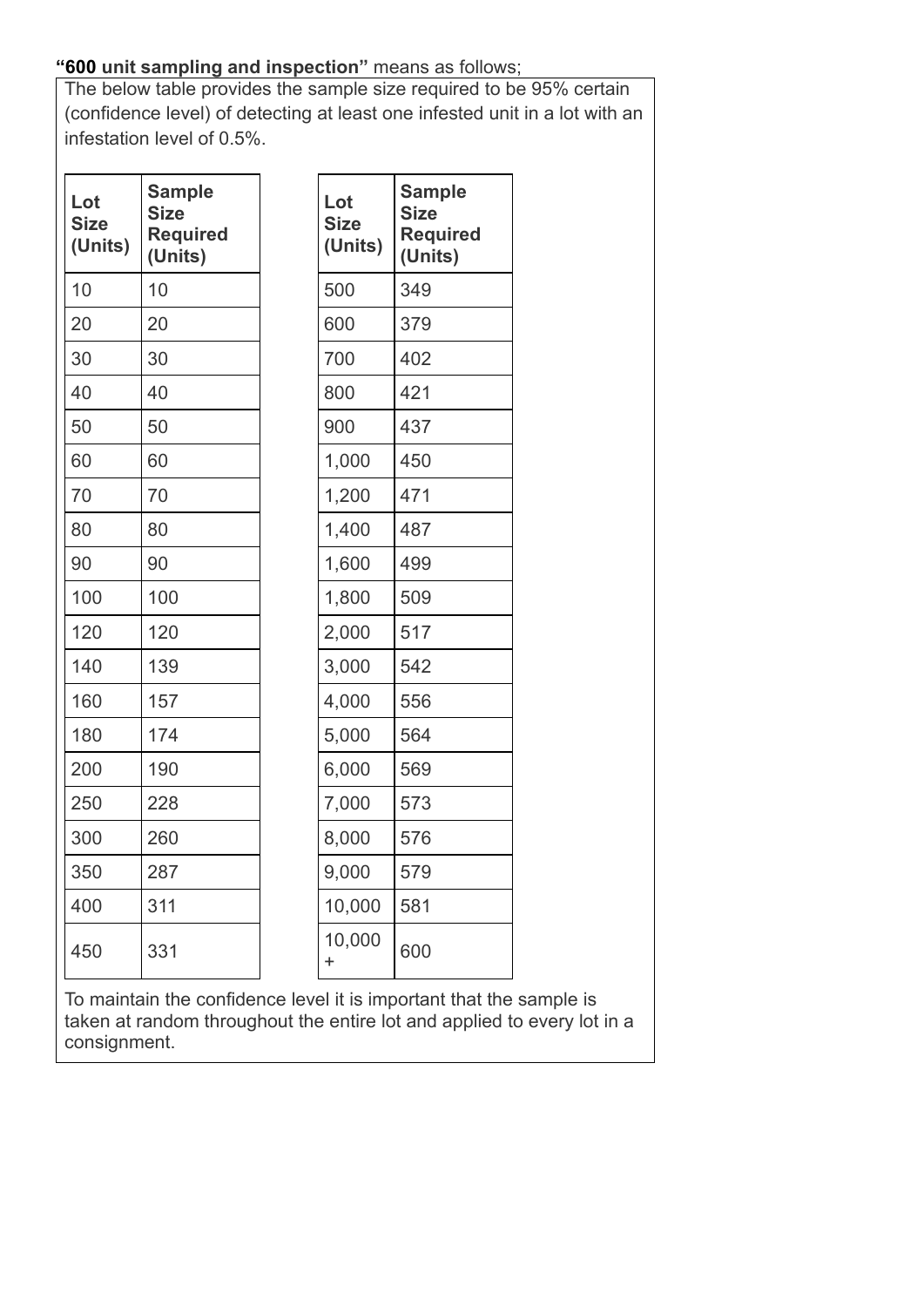<span id="page-5-0"></span>**Conditions for the introduction or supply of potential carriers of Melon thrips (***[Thrips](https://www.agric.wa.gov.au/organisms/128438?search_string=melon%20thrips&per-page=20&sort-by=taxon&order-by=asc) palmi* **[Karny, 1925\)](https://www.agric.wa.gov.au/organisms/128438?search_string=melon%20thrips&per-page=20&sort-by=taxon&order-by=asc), namely fruit, cut flowers/foliage, vegetables and plants /nursery stock, into another part of the state from parts of the Shire of Wyndham-East Kimberley**

### **Definitions**

*Potential carriers of Melon thrips (***Thrips palmi** *[Karny, 1925\)](https://www.agric.wa.gov.au/organisms/128438?search_string=melon%20thrips&per-page=20&sort-by=taxon&order-by=asc): any plant or part of a plant of species of the Dicotyledons, and Monocotyledon families Orchidaceae, Amaryllidaceae, Alliaceae and Poaceae, other than* 

- *seeds, underground parts, dried or processed plant material and tissue culture; or*
- *smooth skinned fruit without a calyx, beans (except snake beans and long beans), cucumbers, squash (but not zucchini), pumpkins and champagne melons.*

**Fruit** which is a potential carrier of Melon thrips may not be taken into other parts of the state from the ORIA if host crop surveys<sup>[1](#page-5-1)</sup> show greater than low population levels of melon thrips in the area unless

- 1. the fruit is certified as
- grown and packed on an approved pest free place of production or pest free production site free from melon thrips; **or**
- harvested from a crop that has been inspected no more than 7 days prior to harvest and found with melon thrips populations at or below low population levels; **or**
- Having undergone 600 unit sampling and inspection prior to leaving the ORIA and found free from melon thrips; **or**
- Fumigated with methyl bromide.

or

2. the fruit is accompanied by a valid permit that allows inspection or treatment on arrival.

Permits may include the following conditions and others as considered necessary:

- Consignments exported from the ORIA must be packaged in a manner that prevents the escape of pests and diseases.
- Consignments exported from the ORIA must be taken directly to the destination shown on the permit, and may not be opened or removed unless released or subject to other direction by an Inspector.

#### and

3. all fruit cartons/packaging state the name and address of the property on which the fruit was grown and packed.

**Whole plant vegetables**, including head lettuce (*Lactuca* spp.), cabbage (*Brassica* spp.), fennel (*[Foeniculum](https://www.agric.wa.gov.au/organisms/87850?search_string=Fennel&per-page=20&sort-by=taxon&order-by=asc) vulgare*), spring onions (*Allium fistulosum),* leeks (*Allium porrum*), brussels sprouts (*[Brassica](https://www.agric.wa.gov.au/organisms/78297?search_string=Brussels%20sprouts&per-page=20&sort-by=taxon&order-by=asc) oleracea*), bok choy (*Brassica rapa)*, witlof (*[Cichorium](https://www.agric.wa.gov.au/organisms/82159?search_string=witlof&per-page=20&sort-by=taxon&order-by=asc)* spp), artichokes (*Cynara scolymus*)) **and bitter melons (***Momordica charantia***), snake beans and long beans (***[Vigna](https://www.agric.wa.gov.au/organisms/129516?search_string=vigna&per-page=20&sort-by=taxon&order-by=asc&page=1) [unguiculata\)](https://www.agric.wa.gov.au/organisms/129516?search_string=vigna&per-page=20&sort-by=taxon&order-by=asc&page=1)***, okra (***[Abelmoschus](https://www.agric.wa.gov.au/organisms/71665?search_string=okra&per-page=20&sort-by=taxon&order-by=asc) esculentus)* **and luffa (***Luffa* **spp.)** may not be taken into other parts of the state from the ORIA unless

1. certified as

<span id="page-5-1"></span> $<sup>1</sup>$  Host crop surveys are surveys of host plants undertaken by an inspector or approved third party which determine the current</sup> population levels of a pest in an area. Where population levels are found to be low for the annual survey, the area is deemed to have low pest prevalence.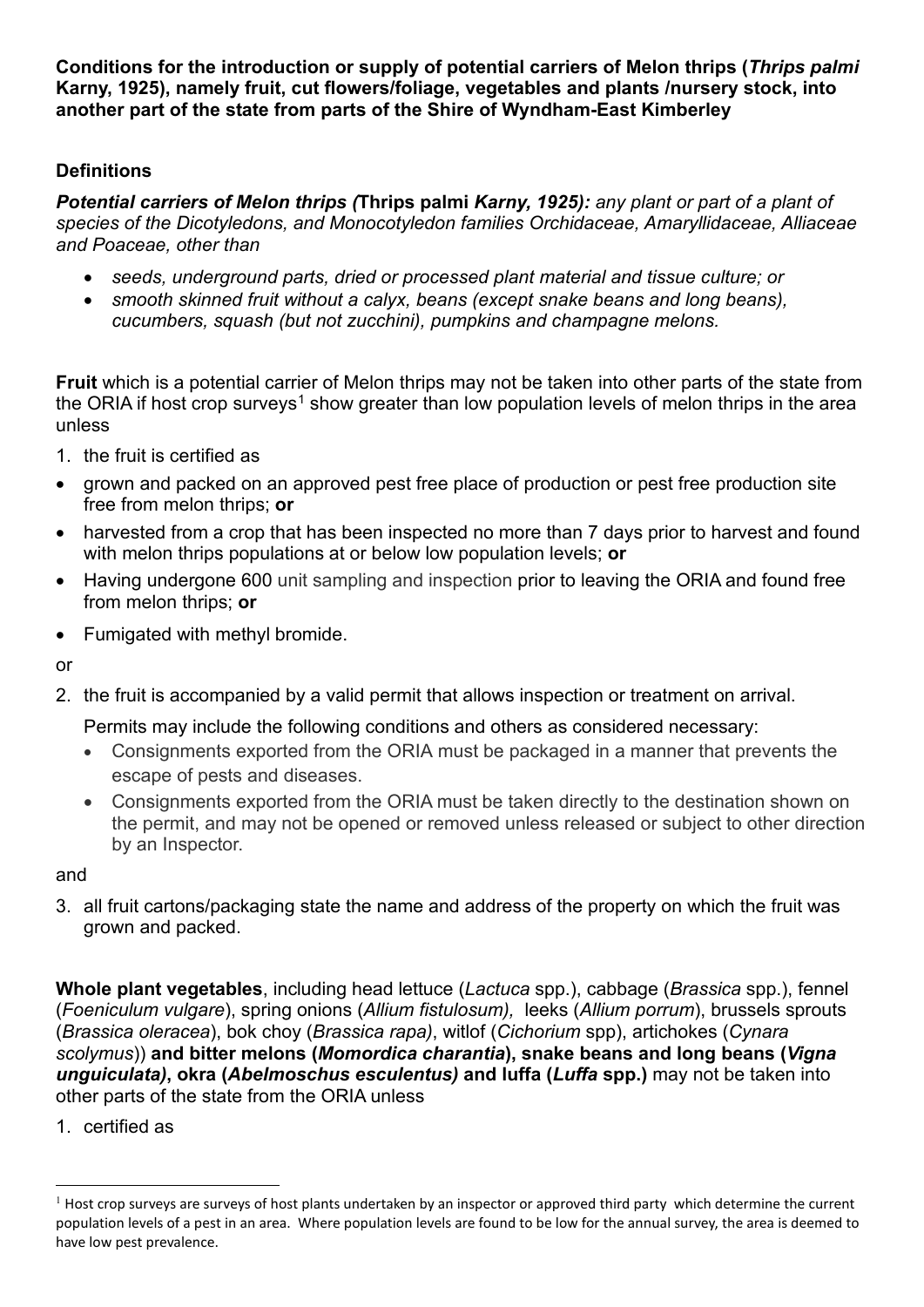- grown and packed on an approved pest free place of production or pest free production site free from melon thrips; **or**
- Fumigated with methyl bromide

and

2. all cartons/packaging state the name and address of the property on which the potential carriers were grown.

**Plants/nursery stock, cut flowers/foliage and vegetables** (except vegetables as listed above) which are potential carrier of Melon thrips may not be taken into other parts of the state from the ORIA unless

- 1. certified as
	- grown and packed on an approved pest free place of production or pest free production site free from melon thrips; **or**
	- treated with (insert chemical name, concentration of active ingredient and rate) as approved, and subjected to 600 unit sampling and inspection and found free from melon thrips prior to leaving the ORIA; **or**
	- Fumigated with methyl bromide

and

2. all cartons/packaging state the name and address of the property on which the potential carriers were grown.

#### <span id="page-6-0"></span>**Conditions for the introduction or supply of potential carriers of Banana weevil borer (***Cosmopolites* **s***ordidus* **[\(Germar, 1824\),](https://www.agric.wa.gov.au/organisms/81678?search_string=banana%20weevil%20borer&per-page=20&sort-by=taxon&order-by=asc) namely soil and banana plants and parts of banana plants (other than fruit and tissue culture) into another part of the state from parts of the Shire of Wyndham-East Kimberley**

Soil may not be taken into other parts of the state from the area within 50 km of the Kununurra Post Office unless the soil is in the form of soil samples taken for laboratory analysis.

Soil samples taken for laboratory analysis must be securely packaged to prevent the loss of soil during transport, and consigned to a quarantine facility.

Banana plants (*Musa* spp.) and parts of banana plants (except fruit and tissue culture) may not be taken into other parts of the state from the area within 50 km of the Kununurra Post Office.

#### <span id="page-6-1"></span>**Conditions for the introduction or supply of potential carriers of Palm leaf beetle (***Brontispa longissima* **(Gestro, 1885), namely palm plants and cut palm foliage into another part of the state from the Shire of Broome**

Palm plants (family Palmae) except tissue culture may not be taken into other parts of the state from the Shire of Broome unless each consignment is certified as

- having the throat and spear of each palm sprayed with a solution of carbaryl at a concentration of not less than 0.1% active ingredient together with a commercial wetting agent —
	- (i) at between 7 to 9 days before export; and
	- (ii) within 24 hours before export.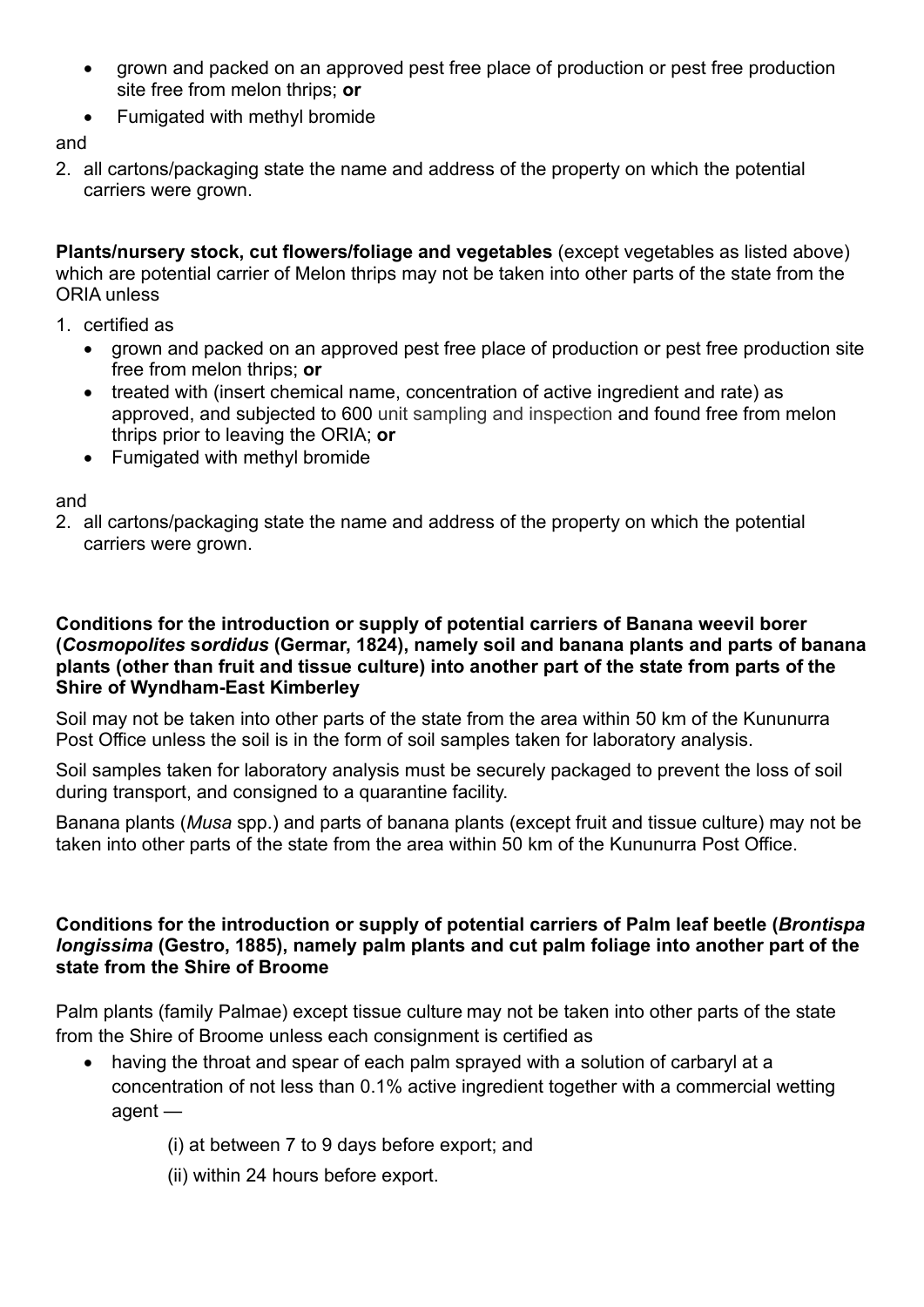Cut palm foliage (family Palmae) may not be taken into other parts of the state from the Shire of Broome unless each consignment is certified as

• having been cover sprayed to the point of run-off with a solution of carbaryl at a concentration of not less than 0.1% active ingredient together with a commercial wetting agent within 24 hours before export.

#### <span id="page-7-0"></span>**Conditions for the introduction or supply of potential carriers of Banana aphid** *(Pentalonia nigronervosa* **Coquerel, 1859), namely banana plants and parts of banana plants (other than fruit and tissue culture) into another part of the state from parts of the Shire of Carnarvon**

Banana plants (*Musa* spp.) and parts of banana plants (except fruit and tissue culture) may not be taken into other parts of the state from the area within 50 km of the Carnarvon Post Office.

#### <span id="page-7-1"></span>**Conditions for the introduction or supply of potential carriers of** *Fusarium oxysporum* **f.sp.**  *cubense* **W.C. Snyder & H.N. Hansen 1940 (Race 1), namely soil and banana plants and parts of plants (other than fruit) into another part of the state from parts of the Shire of Carnarvon**

Soil may not be taken into other parts of the state from the area within 50 km of the Carnarvon Post Office unless the soil is in the form of soil samples taken for laboratory analysis.

Soil samples taken for laboratory analysis must be securely packaged to prevent the loss of soil during transport, and consigned to a quarantine facility.

Banana plants (*Musa* spp.) and parts of banana plants (except fruit) may not be taken into other parts of the state from the area within 50 km of the Carnarvon Post Office.

<span id="page-7-2"></span>**Conditions for the introduction or supply of potential carriers of cattle tick (***Boophilus microplus)(Boophilus microplus chemical resistant form),* **namely stock other than ostriches into another part of the state from the Shires of Broome, Derby - West Kimberley, Halls Creek or Wyndham – East Kimberley** 

#### **Definitions:**

*"Cattle tick infected area" is the area of WA above latitude 20S, not including Balgo (Ngulubi), Billiluna and Wallal stations. This includes the Kimberley, consisting of local government districts of Broome, Halls Creek, West Kimberley and Wyndham-East Kimberley.*

Stock other than ostriches may not be taken into other parts of the state from the Cattle tick infected area unless

- 1. Cattle and buffalo\* are certified as
	- a. having undergone an approved treatment for tick (Preliminary Treatment), followed within 3-7 days by
	- b. a clean clearance inspection and
	- c. a supervised treatment by a DPIRD inspector within 24 hours prior to movement.
- 2. Cattle and buffalo presented for the clearance inspection are to be accompanied by the **[LB](https://www.agric.wa.gov.au/sites/gateway/files/LB16%20Declaration%20of%20preliminary%20treatment%20of%20stock%20for%20cattle%20tick_compatible-version.pdf)  [16](https://www.agric.wa.gov.au/sites/gateway/files/LB16%20Declaration%20of%20preliminary%20treatment%20of%20stock%20for%20cattle%20tick_compatible-version.pdf) form (**Declaration of Preliminary Treatment of Stock for Cattle Tick)[,](https://www.agric.wa.gov.au/sites/gateway/files/LB16%20-%20Declaration%20of%20preliminary%20treatment%20of%20stock%20for%20cattle%20tick.pdf) which specifies the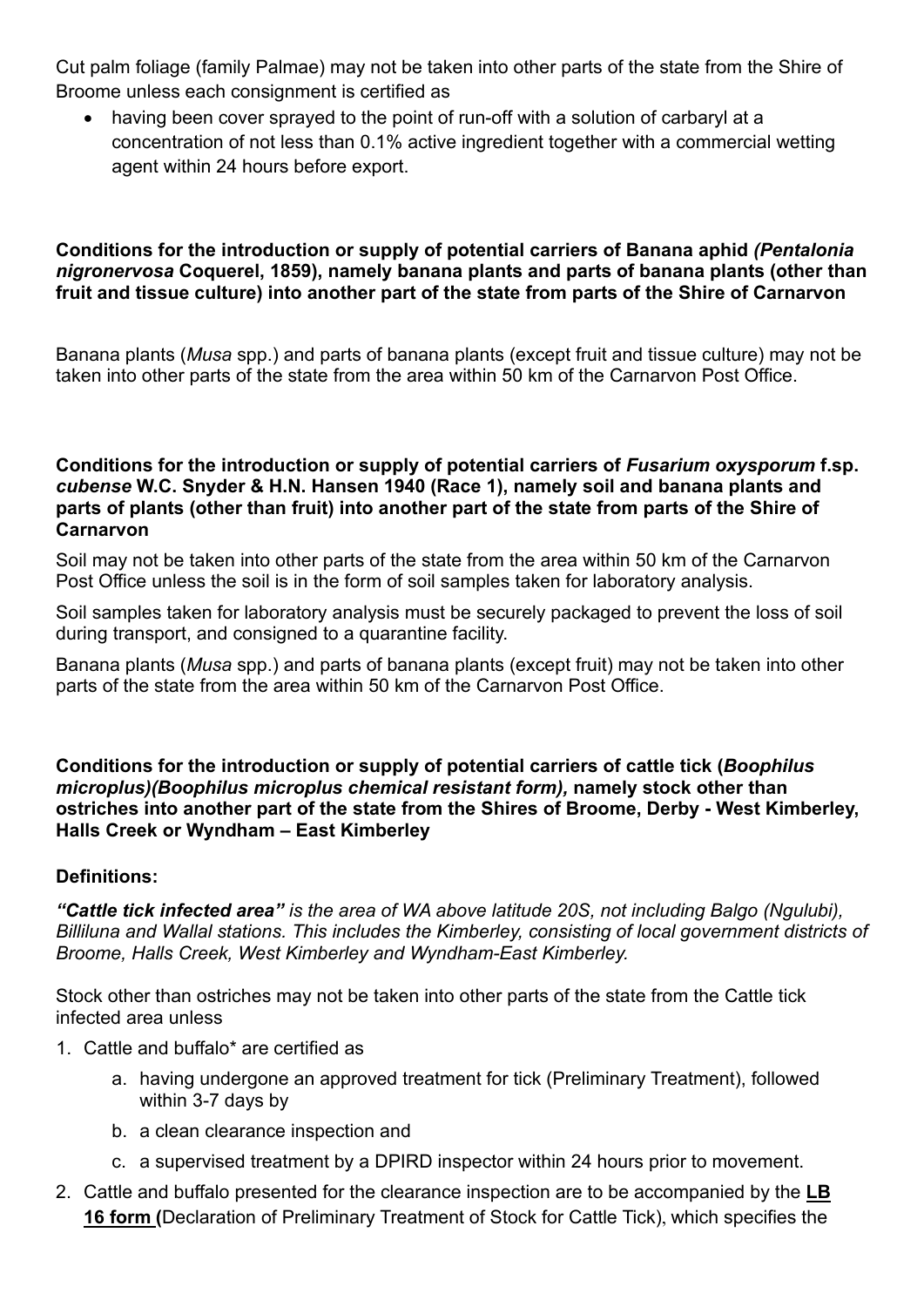product(s) applied, date(s) of application and identity of animals treated in the Preliminary Treatment. The LB16 must be signed by the owner or person in charge of the stock.

3. Stock (other than cattle and buffalo) are to be certified as having undergone a clean clearance inspection and a supervised treatment by a DPIRD inspector within 24 hours prior to movement.

\*Buffalo are a declared pest that may not be imported or kept without suitable permit

<span id="page-8-0"></span>**Conditions for the introduction or supply of potential carriers of silverleaf whitefly (***Bemisia tabaci* **(Gennadius) biotype B), namely plants, nursery stock, cut flowers/foliage and leafy vegetables, into that part of the state which lies above 19o30'S (the Kimberley region) from the Shire of Carnarvon**

### **Definitions:**

*Potential carriers of silverleaf whitefly (Bemisia tabaci (Gennadius) biotype B): plants listed as hosts in [requirement 52 of the WA Import Requirements manual.](https://www.agric.wa.gov.au/iaquarantine/regulations.asp?txtcommodity=31&optformat=1&optstate=QLD&optregid=52) Host plants exclude fruit, seed, tissue culture, underground parts and dried or processed plant material.*

Potential carriers of silverleaf whitefly (*Bemisia tabaci* (Gennadius) biotype B) may not be taken into that part of the state which lies above 19 $\degree 30$ 'S (the Kimberley region) from the Shire of Carnarvon unless

**Option 1** – Material not grown in an artificial environment, and grown and packed in an area approved as being of low pest prevalence for silverleaf whitefly (*Bemisia tabaci* (Gennadius) biotype B), is certified as

"Not grown in an artificial environment, and grown and packed in an area of low pest prevalence for silverleaf whitefly (*Bemisia tabaci* (Gennadius) biotype B)."

**Option 2** – Material grown and packed in an area (*Bemisia tabaci* (Gennadius) biotype B) established to be free from silverleaf whitefly by an approved trapping and inspection program<sup>[2](#page-8-1)</sup> is certified as

- c. Initial monitoring of 50 or more sites has been conducted weekly for 2 weeks to confirm freedom, then with continued monitoring as follows;
	- I. In tropical areas: at fortnightly intervals
	- II. In temperate areas: at fortnightly intervals from 1 September to 28 February, and at monthly intervals from 1 March to 31 August
	- III. In glasshouse or greenhouse facilities: at fortnightly intervals.

Monitoring is by

- trapping using a minimum of 4 yellow sticky traps per property, each with an area of 250-300 cm<sup>2</sup> and located within a host crop, or
- inspection of the crop at 50 sites by examining the underside of the leaves at each site and beating the foliage to reveal the presence of SLWF adults.

<span id="page-8-1"></span><sup>2</sup> The approved trapping and inspection program for property freedom from silverleaf whitefly (*Bemisia tabaci* (Gennadius) biotype B) is as follows:

a. The property must be more than 50km from a known infestation of silverleaf whitefly (SLWF).

b. The property has been initially inspected at 50 or more sites by examining the crop or weed hosts by checking the underside of the leaves and beating the foliage to reveal the presence of SLWF adults.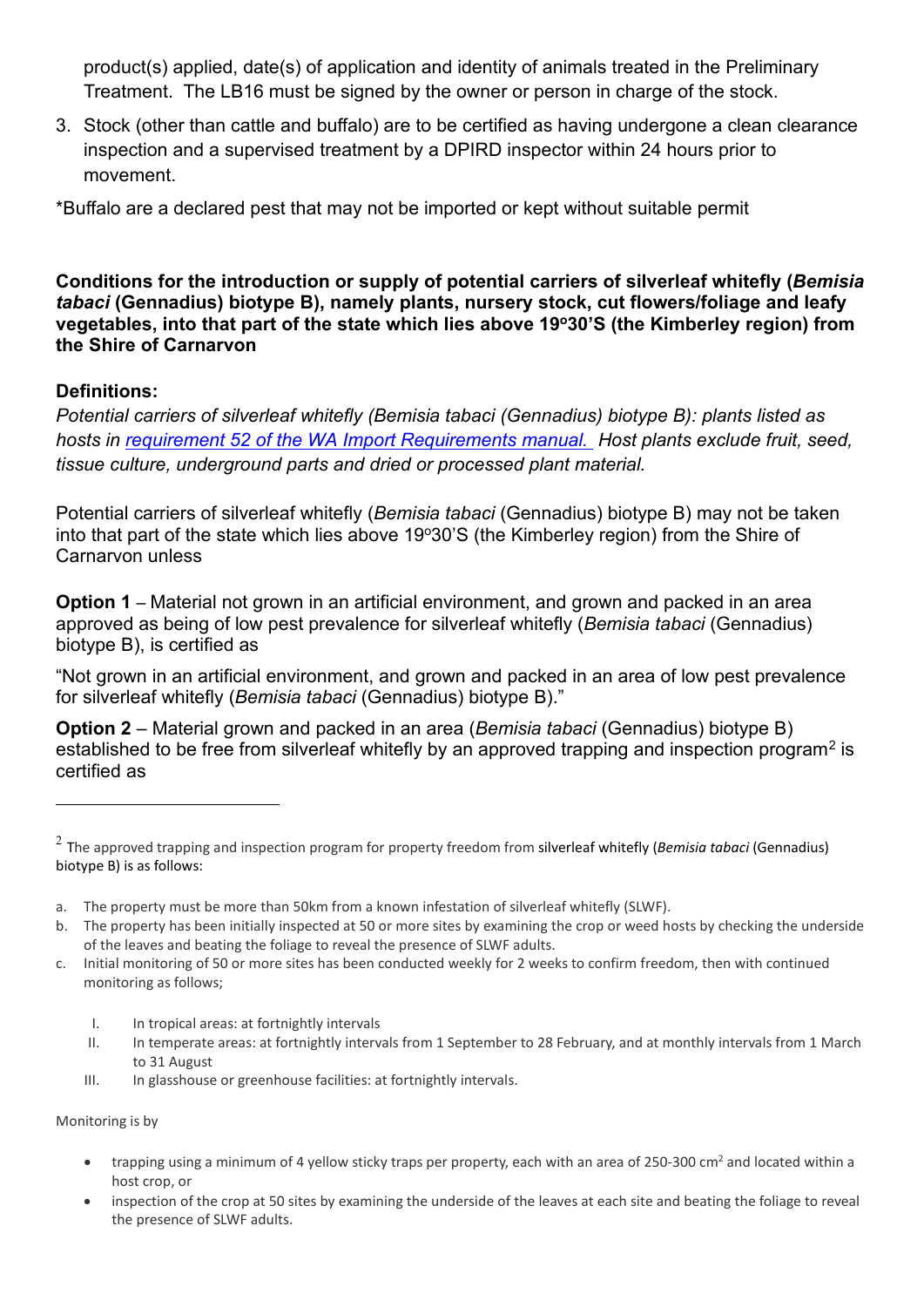"Grown and packed in an area established to be free from silverleaf whitefly (*Bemisia tabaci*  (Gennadius) biotype B) by an approved trapping and inspection program."

**Option 3** – Material grown and packed on a property established to be free from silverleaf whitefly (*Bemisia tabaci* (Gennadius) biotype B) by an approved trapping and inspection program2 is certified as

"Grown and packed on a property established to be free from silverleaf whitefly (*Bemisia tabaci*  (Gennadius) biotype B) by an approved trapping and inspection program"

**Option 4** - Cut flowers and plants (except *Euphorbia pulcherrima* (Poinsettia), *E. leucocephala* (Snowflake), *Hibiscus* spp., *Abelmoschus* spp., *Talipariti* spp. and *Duranta* spp.) are inspected by an Inspector prior to shipment and certified as

"Inspected at 600 unit sampling rate and found free from silverleaf whitefly (*Bemisia tabaci*  (Gennadius) biotype B)".

**Option 5 -** Material sourced from a crop subject to pre-shipment crop inspection<sup>[3](#page-9-0)</sup> by an Inspector up to 48 hours prior to harvest and found to be free from silverleaf whitefly (*Bemisia tabaci*  (Gennadius) biotype B) is certified as

"Subject to pre-shipment crop inspection and found free from silverleaf whitefly (*Bemisia tabaci*  (Gennadius) biotype B)".

**Option 6** – Potential carriers are certified as

"Fumigated with methyl bromide".

**Option 7** – Potential carriers are accompanied by a valid permit that allows inspection or treatment on arrival in the Kimberley region.

Permits may include the following conditions and others as considered necessary

- a. Consignments imported into the Kimberley region must be packaged in a manner that prevents the escape of pests and diseases.
- b. Consignments imported into the Kimberley region must be taken directly to the destination shown on the permit, and may not be opened or removed unless released or subject to other direction by an Inspector.

<span id="page-9-0"></span><sup>&</sup>lt;sup>3</sup> Pre-shipment crop inspection is where the inspection is at a rate of a minimum of 50 sites per block, or 50 sites per 5 ha for properties larger than 5 ha, and at each site at least 5 leaves are inspected and foliage beaten to reveal the presence of adults.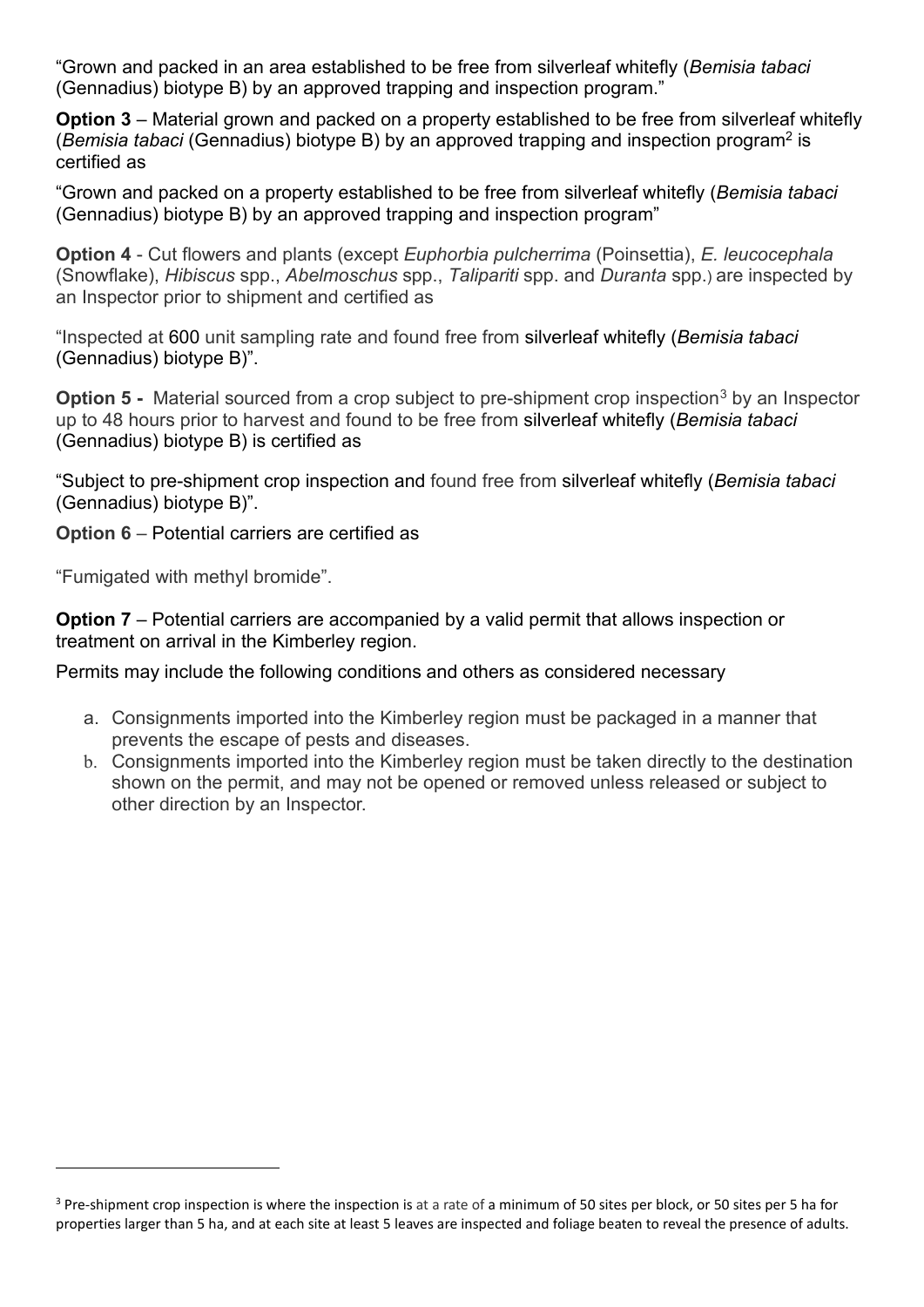<span id="page-10-0"></span>**Conditions for the introduction or supply of potential carriers of Potato cyst nematode**  *(Globodera rostochiensis* **[Wollenweber 1923\)](mailto:followup@agric.wa.gov.au?search_string=potato%20cyst%20nematode&per-page=20&sort-by=taxon&order-by=asc)***,* **namely potato tubers produced in any other state of Australia except in Tasmania or South Australia, into parts of the local government areas of Albany, Augusta-Margaret River, , Boyup Brook, Bridgetown-Greenbushes, Bunbury, Busselton, Capel, Collie, Cranbrook, Dardanup, Denmark, Donnybrook-Balingup, Gingin, Harvey, Kojonup, Mandurah, Manjimup, Murray, Nannup, Plantaganet or Waroona .**

Washed ware potato tubers (*Solanum Tuberosum* L.), except tubers produced in Tasmania or South Australia, may not be imported into

- a. the Shire of Gingin; or
- b. that portion of the State comprising the area bounded by a line starting from a point on the sea coast situated west from the south-west corner of Mandurah town site and extending south-easterly to the south corner of Coolup townsite; thence south-southeasterly to the southernmost corner of Collie townsite; thence in a general south-easterly direction passing through the north-east corner of Dinninup at Cape Riche; thence south-westerly, westerly, north-westerly and northerly along the said sea coast to the starting point; excluding however, that portion of such area comprised within a radius of 16 km from the Collie Railway Station.

#### <span id="page-10-1"></span>**Conditions for the introduction or supply of potential carriers of Mediterranean fruit fly (***Ceratitis capitata* **(Wiedemann, 1824)), namely citrus fruit and summerfruit, into parts of the Shire of Wyndham-East Kimberley during the period beginning 1 April and ending on 30 November in any year.**

Citrus fruit (*Citrus* spp., *Fortunella* spp., *Poncirus* spp.) and summerfruit (*Prunus* spp.) may not be introduced or supplied into the ORIA during the period beginning 1 April and ending on 30 November in any year unless certified as

**Option 1: "Fumigated with methyl bromide", or** 

- **Option 2**: "Sourced from an area free of *Ceratitis captiata (*Medfly) in accordance with the current national Code of Practice for the control of fruit fly", or
- **Option 3:** As having been treated at a temperature within a range specified in the first column of the following Table for the number of days corresponding to that temperature range specified in the second column of that Table

| Flesh Temperature (°C)           | Duration                                                    |
|----------------------------------|-------------------------------------------------------------|
| $0^{\circ}$ C ± 0.5 $^{\circ}$ C | 14 days                                                     |
| $13^{\circ}C \pm 0.5^{\circ}C$   | At least 16 days except lemons that can be at least 14 days |

#### <span id="page-10-2"></span>**Conditions for the introduction or supply of containers used at any time for banana fruit as being potential carriers of Panama disease (***Fusarium [oxysporum](https://www.agric.wa.gov.au/organisms/83460?search_string=panama%20disease&per-page=20&sort-by=taxon&order-by=asc)* **f.sp.** *cubense* **W.C. [Snyder & H.N. Hansen 1940 \("tropical" Race 4\)\)](https://www.agric.wa.gov.au/organisms/83460?search_string=panama%20disease&per-page=20&sort-by=taxon&order-by=asc), into parts of the Shires of Carnarvon and Wyndham-East Kimberley from another State or Territory.**

Containers used for banana fruit (*Musa* spp.) from another State or Territory may not be imported into the areas within 50 km of the Carnarvon or Kununurra Post offices if Panama disease tropical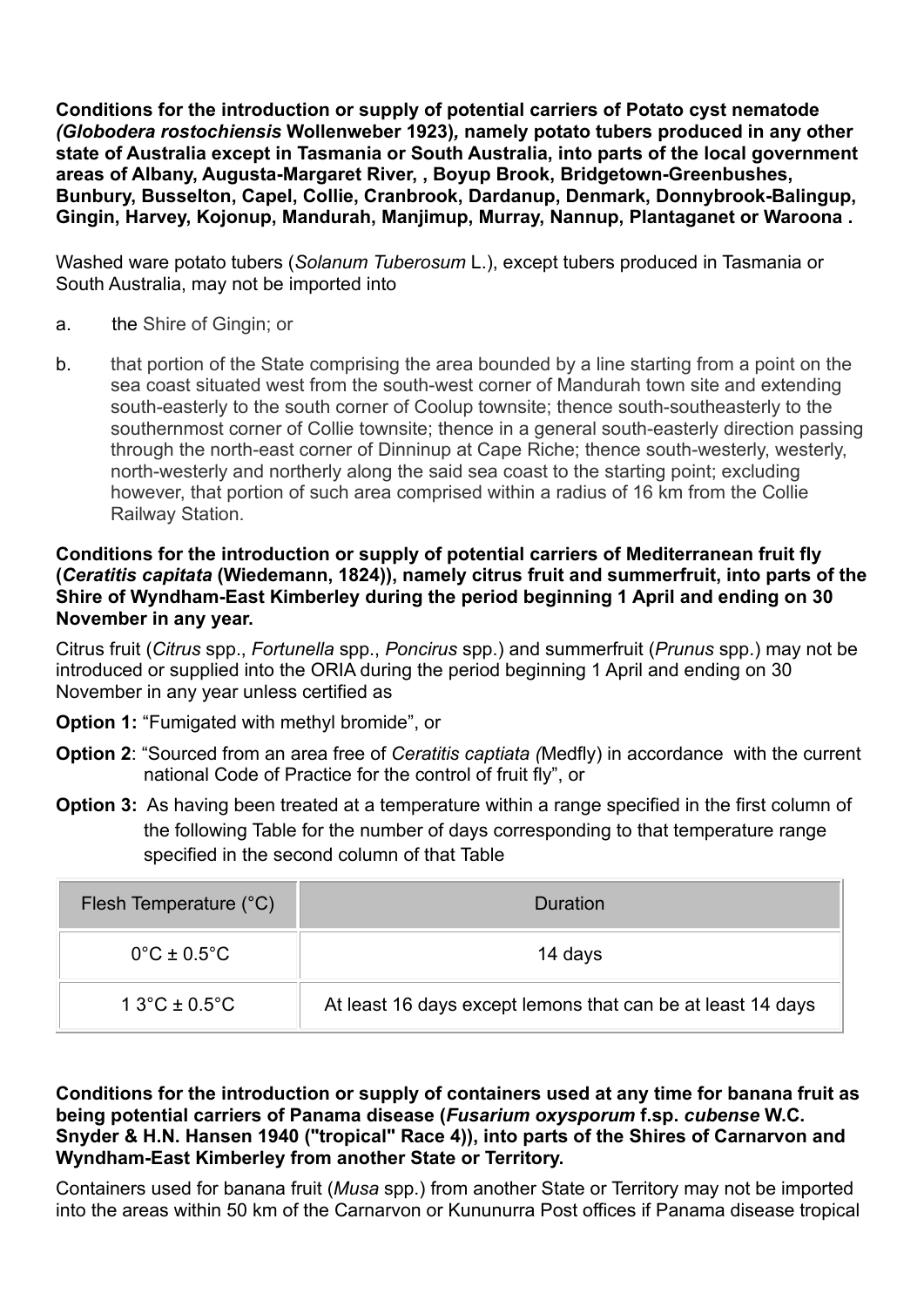race 4 is present in that State or Territory, unless each container is visibly identified by an inspector as having been inspected and found free from banana plant material (other than fruit) and soil.

<span id="page-11-0"></span>**Conditions for the introduction or supply of potential carriers of Tomato-potato psyllid (TPP)** *[\(Bactericera](mailto:followup@agric.wa.gov.au?search_string=potato%20cyst%20nematode&per-page=20&sort-by=taxon&order-by=asc) cockerelli) ,* **namely all plants in the Solanaceae and Convolvulaceae families, into parts of the local government areas of Broome and Wyndham-East Kimberley from TPP quarantine areas, namely the Perth metropolitan area and the government districts of Albany, Augusta-Margaret River, Beverley, Boddington, Boyup Brook, Bridgetown-Greenbushes, Brookton, Broomhill-Tambellup, Bunbury, Busselton, capel, Carnamah, Carnarvon, Chapman Valley, Chittering, Collie, Coorow, Cranbrook, Cuballing, Dandaragan, Dardenup, Denmark, Donnybrook – Balingup, Esperance, Gingin, Gnowangerup, Greater Geraldton, Harvey, Irwin, Jerramungup, Kojonup, Mandurah, Manjimup, Mingenew, Moora, Morowa, Murray, Nannup, Narrogin, Northam, Northampton, Pingelly, Plantagenet, Ravensthorpe, Shark Bay, Three Springs, Toodyay, Victoria Plains, Wagin, Wandaring, Waroona, West Arthur, Wickepin,, Williams, Woodanilling and York.**

## **Definitions:**

*Potential carriers of TPP includes all plants in the Solanaceae and Convolvulaceae families, including Capsicum annum (capsicum, chilli), Convolvulus sp. (silverbush, morning Glory, field bindweed), Ipomoea batatas (Sweet potato), Lycium sp. (Matrimony vine, goji berry), Physalis sp.(ground cherry, cape gooseberry), Solanum betaceum (tomarillo), Solanum lycopersicum (tomato), Solanum melongena (eggplant), Solanum sp. (including weedy and ornamental nightshades and potato vine), Solanum tuberosum (potato).*

Commercial consignments of prescribed potential carriers of TPP must not be moved from the quarantine area to a place within the local government districts of Broome or Wyndham-east Kimberley unless the following measures have been satisfied:

**Option 1:** Plants of tomato, capsicum, chilli and eggplant.

Must be treated up to seven days prior to movement with either:

- 1. 90mL/100L of the 18g/L active or 45mL/100L of the 36g/L active of abamectin as per APVMA Permit 84229; *or*
- 2. 60m/L100L of the 100g/L active or 24mL/100L of the 250g/L active of bifenthrin as per APVMA Permit 84229; *or*
- 3. 40mL/100L active of spirotetramat as per APVMA Permit 84245; *or*
- 4. 400m/Lha of the active of sulfoxaflor as per APVMA Permit PER84743; *and*
- 5. Treated no more than 48 hours prior to movement with 225g/L active of methomyl as per APVMA Permit 84229.

**OR**

**Option 2:** Non-bearing host plant ornamentals and nursery stock.

Must be treated up to seven days prior to movement with either:

- 1. 90m/L of the 18/gL active or 45mL/100L of the 36g/L active of abamectin as per APVMA Permit 84229; or
- 2. 80mL/100L active or 32mL/100L of the 250g/L active of bifenthrin as per APVMA Permit 84229; or
- 3. 40mL/100L of the 240g/L active of spirotetramat as per APVMA Permit PER81707. *and*
- 4. Treated no more than 48 hours prior to movement with 200mL/100L of the active of methomyl as per APVMA Permit 84229.

## **AND**

All records of the treatments, transporters and consignees must be retained for 3 years.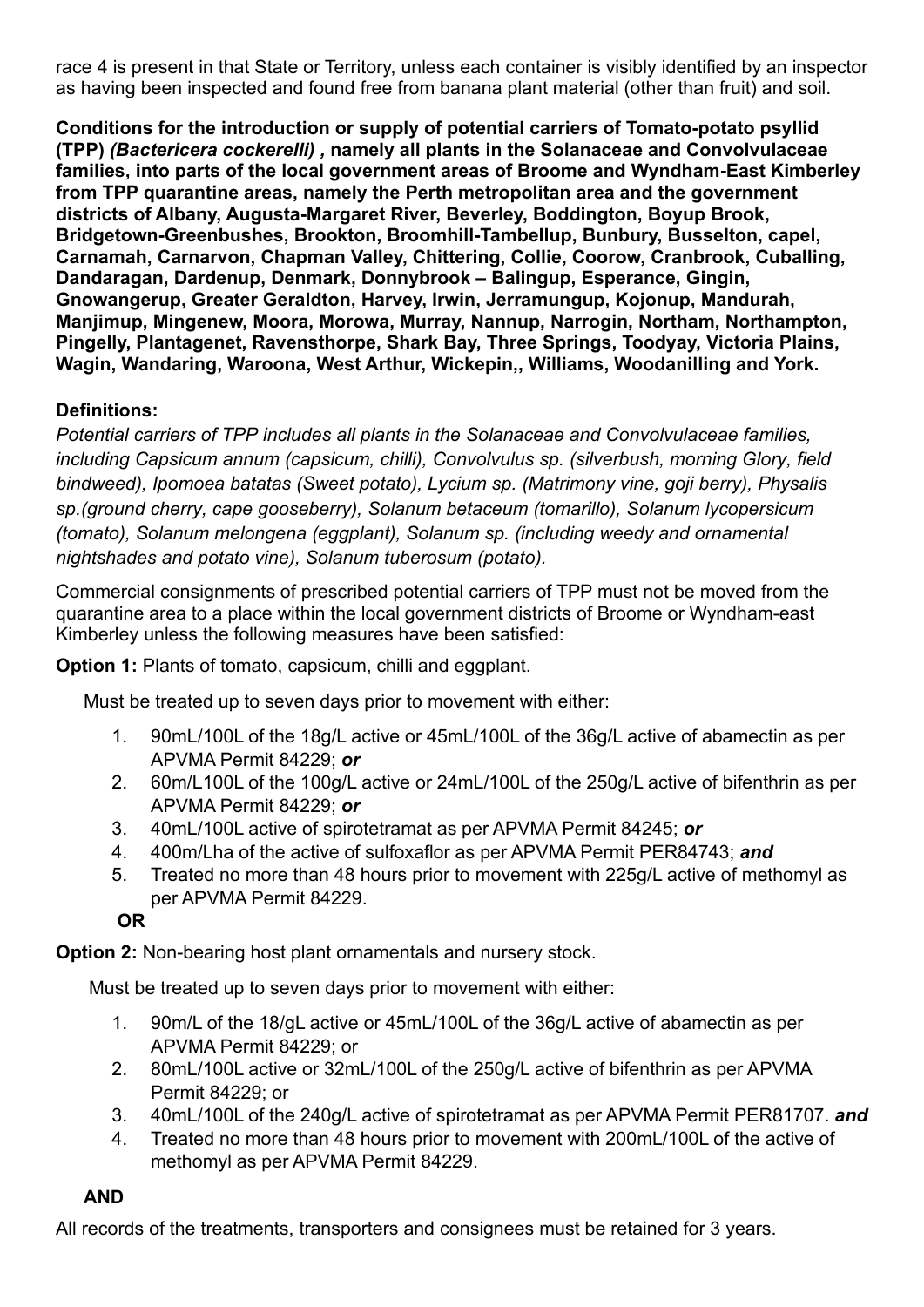<span id="page-12-0"></span>**Conditions for the movement of commercial consignments of prescribed potential carriers of American serpentine leafminer (***Liriomyza trifolii***) into another part of the State from the Shires of Broome, Derby-West Kimberley or Wyndham-East Kimberley***.*

#### **Definitions**

*Prescribed potential carriers (host material) of American serpentine leafminer* means plants and parts of plants of species listed on the commercial host lists of American serpentine leafminer (Table 1a and 1b) that are nursery stock (other than dormant material); leafy vegetables; fresh herbs; below ground vegetables with leaves; above ground vegetables with leaves; foliage or cut flowers with leaves; and soil taken from a place where host plant material has been grown during the past two (2) months.

Excludes: grain; seed; dried plant material including herbs; below ground vegetables without leaves; above ground vegetables without leaves or with leaves removed; legume vegetables; cut flowers without leaves; processed host material; and tissue culture.

*Above ground vegetables without leaves* means vegetative parts or fruiting bodies of plants with no leaves or leaves removed. (e.g. cauliflower with no leaves, broccoli with no leaves, floret leaves accepted).

*Cut flowers without leaves* means flowers with or without stems or calyx, but with no leaves.

*Leafy vegetables* means above ground vegetative parts with foliage.

*Legume vegetables* means host fruit pods from the family Fabaceae.

*Nursery stock* means plants for propagation in potting media, or plants or cuttings with leaves, either bare rooted or with roots.

*Secure conditions* means conditions which prevent escape of, or infestation by, American serpentine leafminer.

Commercial consignments of prescribed potential carriers of American serpentine leafminer must not be taken into another part of the State from the Shires of Broome, Derby-West Kimberley or Wyndham-East Kimberley unless the following measures have been satisfied:

**Option 1:** Leafy vegetables; fresh herbs; below ground vegetables with leaves; above ground vegetables with leaves; or foliage or cut flowers with leaves

- 1. have been grown and packed on a property or production site where fortnightly monitoring of host plants for American serpentine leafminer and leafminer symptoms has been undertaken for three months prior to export or for the duration of their growth with no evidence of American serpentine leafminer and leafminer symptoms detected; **OR**
- 2. the crop has been inspected by an Inspector at a rate of 600 units no more than 3 days prior to harvest with no evidence of American serpentine leafminer and leafminer symptoms detected; **OR**
- 3. are packed and transported under secure conditions and treated on-arrival by fumigation with methyl bromide for 2 hours at one of the following rates.

| Rate                  | <b>Temperature</b>                           |
|-----------------------|----------------------------------------------|
| 32g/m <sup>3</sup>    | At or above 21°C                             |
| $40$ g/m <sup>3</sup> | 16 $\rm{^{\circ}C}$ to 20.9 $\rm{^{\circ}C}$ |
| 48g/m <sup>3</sup>    | 11°C to 15.9°C                               |
| 56g/m <sup>3</sup>    | 10°C to 10.9°C                               |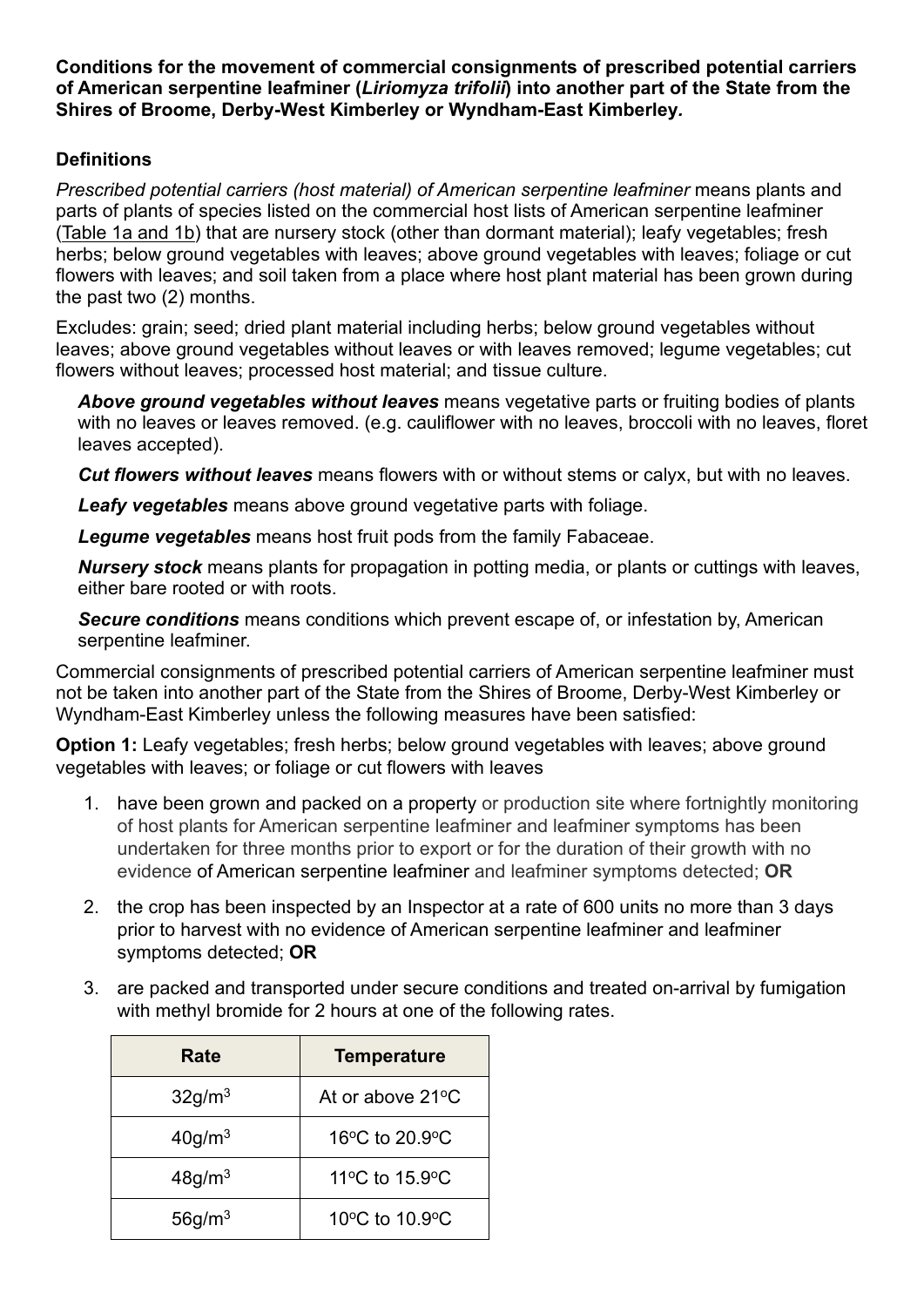#### **Option 2: Nursery stock**

- 1. have been grown and packed on a property or production site where fortnightly monitoring of host plants for American serpentine leafminer and leafminer symptoms, has been undertaken for three months prior to export or for the duration of their growth with no evidence of American serpentine leafminer and leafminer symptoms detected; **OR**
- 2. have been inspected by an Inspector at a rate of 600 units no more than 3 days prior to export with no evidence of American serpentine leafminer and leafminer symptoms detected; **OR**

**Option 3:** Cuttings with leaves or bare rooted plants with leaves

- 1. Treated no more than 10 days prior to export with either:
	- 1.1. Imidacloprid as per APVMA permit 9795, **OR**
	- 1.2. Acetamiprid 225g/L at 44ml/100L; **OR**

**Option 4:** Nursery stock in potting media (other than plants for consumption)

- 1. the potting media has been treated with the following chemicals
	- 1.1.Bifenthrin 2g/kg (granules) as per APVMA permit 9796, applied within 60 days prior to export, **OR**
	- 1.2.SuSCon Green® at label recommendations, applied within 180 days prior to export, **OR**
	- 1.3.Immersion or drenching of the container and root ball in a solution of bifenthrin as per APVMA permit 10043 and a commercial wetting agent used at the manufacturer's recommended rate, applied within 10 days prior to export; **OR**
	- 1.4.Immersion or drenching of the container and root ball in a solution of chlorpyrifos 500 g/L at 40 mL/ 100 L of water and a commercial wetting agent used at the manufacturer's recommended rate, applied within 10 days prior to export

## **AND**

- 2. The above-ground parts of the nursery stock have been treated within 10 days prior to export with:
	- 2.1.Imidacloprid as per APVMA permit 9795, **OR**
	- 2.2.Acetamiprid 225g/L at 44ml/100L; **OR**
	- 2.3.are packed and transported under secure conditions and treated on-arrival by fumigation with methyl bromide for 2 hours at one of the following rates.

| Rate                  | <b>Temperature</b> |
|-----------------------|--------------------|
| 32g/m <sup>3</sup>    | At or above 21°C   |
| $40$ g/m <sup>3</sup> | 16°C to 20.9°C     |
| $48$ g/m <sup>3</sup> | 11°C to 15.9°C     |
| 56q/m <sup>3</sup>    | 10°C to 10.9°C     |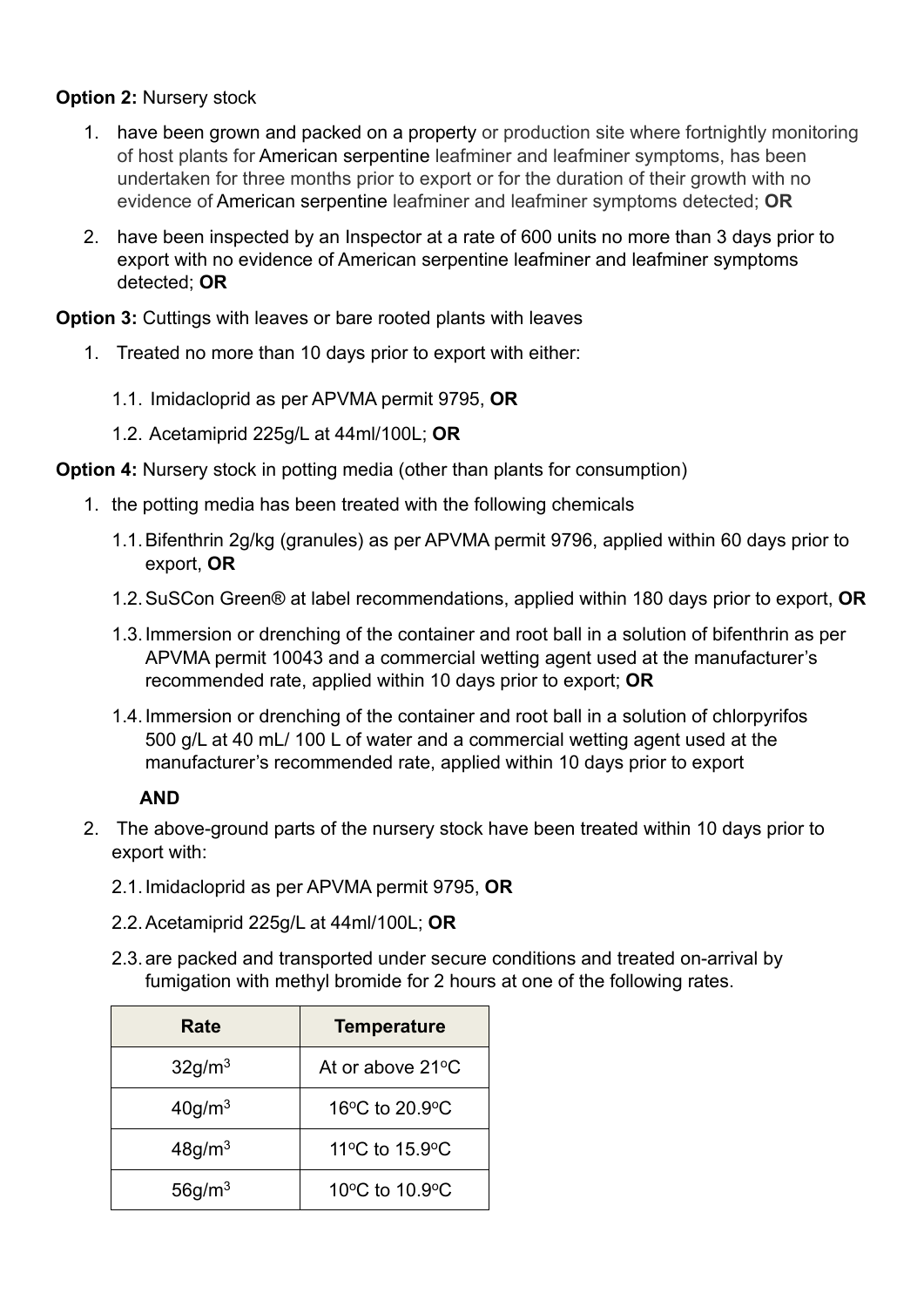# **Option 5:** Soil

1. taken from a place where host plants have not been grown in the past two (2) months prior to the collection of the soil.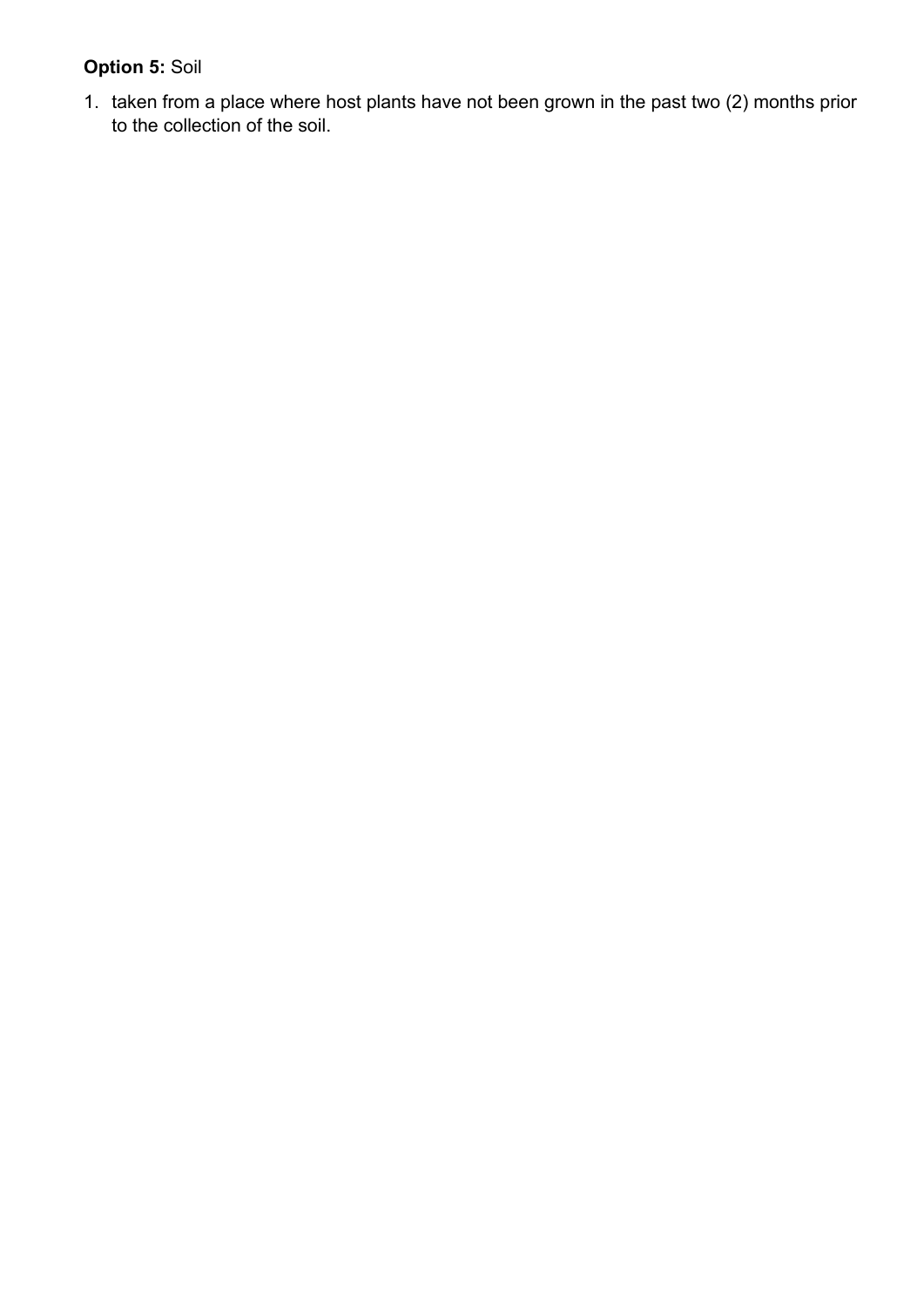# **Table 1a: American serpentine leaf miner commercial agriculture host list**

| Family                      | Scientific name <sup>[1]</sup>            | Common name                                                                                   | Leafy<br>vegetable,<br>herbs | Cut<br>flowers<br>with<br>leaves,<br>foliage | <b>Nursery</b><br>Stock <sup>[2]</sup> |
|-----------------------------|-------------------------------------------|-----------------------------------------------------------------------------------------------|------------------------------|----------------------------------------------|----------------------------------------|
| Amaranthaceae Beta vulgaris |                                           | beet; beetroot;<br>chard; common<br>beet; sugarbeet;<br>swisschard with<br>tops or loose leaf | Y                            |                                              | Υ                                      |
| Amaranthaceae               | Spinacia oleracea                         | spinach;<br>silverbeet                                                                        | Υ                            |                                              | Y                                      |
| Amaryllidaceae              | <b>Allium</b><br>schoenoprasum            | chives                                                                                        | Y                            |                                              | Y                                      |
| Amaryllidaceae              | Allium ampeloprasum leek                  |                                                                                               | Y                            |                                              | Y                                      |
| Amaryllidaceae              | Allium cepa                               | onion, shallot;<br>scallion                                                                   | Y with<br>leaves only        |                                              | Y                                      |
| Amaryllidaceae              | Allium sativum                            | garlic                                                                                        |                              |                                              | Y                                      |
| Apiaceae                    | Apium graveolens                          | celery                                                                                        | Y                            |                                              | Y                                      |
| Apiaceae                    | Coriandrum sativum                        | coriander                                                                                     | Υ                            |                                              | Y                                      |
| Apiaceae                    | Daucus carota                             | carrot                                                                                        | Y with<br>leaves only        |                                              | Y                                      |
| Apiaceae                    | Petroselinum crispum parsley              |                                                                                               | Υ                            |                                              | Y                                      |
| Asteraceae                  | Carthamus tinctorius                      | safflower                                                                                     |                              |                                              | Y                                      |
| Asteraceae                  | Chamaemelum nobile Chamomile              |                                                                                               |                              |                                              | Y                                      |
| Asteraceae                  | <b>Helianthus annuus</b>                  | sunflower                                                                                     |                              |                                              | Y                                      |
| Asteraceae                  | Lactuca sativa                            | lettuce                                                                                       | Y                            |                                              | Y                                      |
| Basellaceae                 | Basella                                   | malabar spinach                                                                               | Y                            |                                              | Y                                      |
| <b>Brassicaceae</b>         | Brassica juncea                           | leaf mustard                                                                                  | Υ                            |                                              | Y                                      |
| <b>Brassicaceae</b>         | Brassica oleracea                         | cabbage                                                                                       | Y                            |                                              | Y                                      |
| <b>Brassicaceae</b>         | Brassica oleracea var.<br>acephala        | Kale                                                                                          | Υ                            |                                              | Y                                      |
| <b>Brassicaceae</b>         | <b>Brassica oleraceae</b><br>var botrytis | Cauliflower                                                                                   | Y with<br>leaves only        |                                              | Y                                      |
| <b>Brassicaceae</b>         | <b>Brassica oleraceae</b><br>var capitata | cabbage                                                                                       | Y                            |                                              | Y                                      |
| <b>Brassicaceae</b>         | Brassica oleraceae<br>var gemmiferae      | <b>Brussel sprouts</b>                                                                        | Y                            |                                              | Y                                      |
| <b>Brassicaceae</b>         | Brassica rapa                             | turnip; rinsho                                                                                | Y with tops<br>only          |                                              | Y                                      |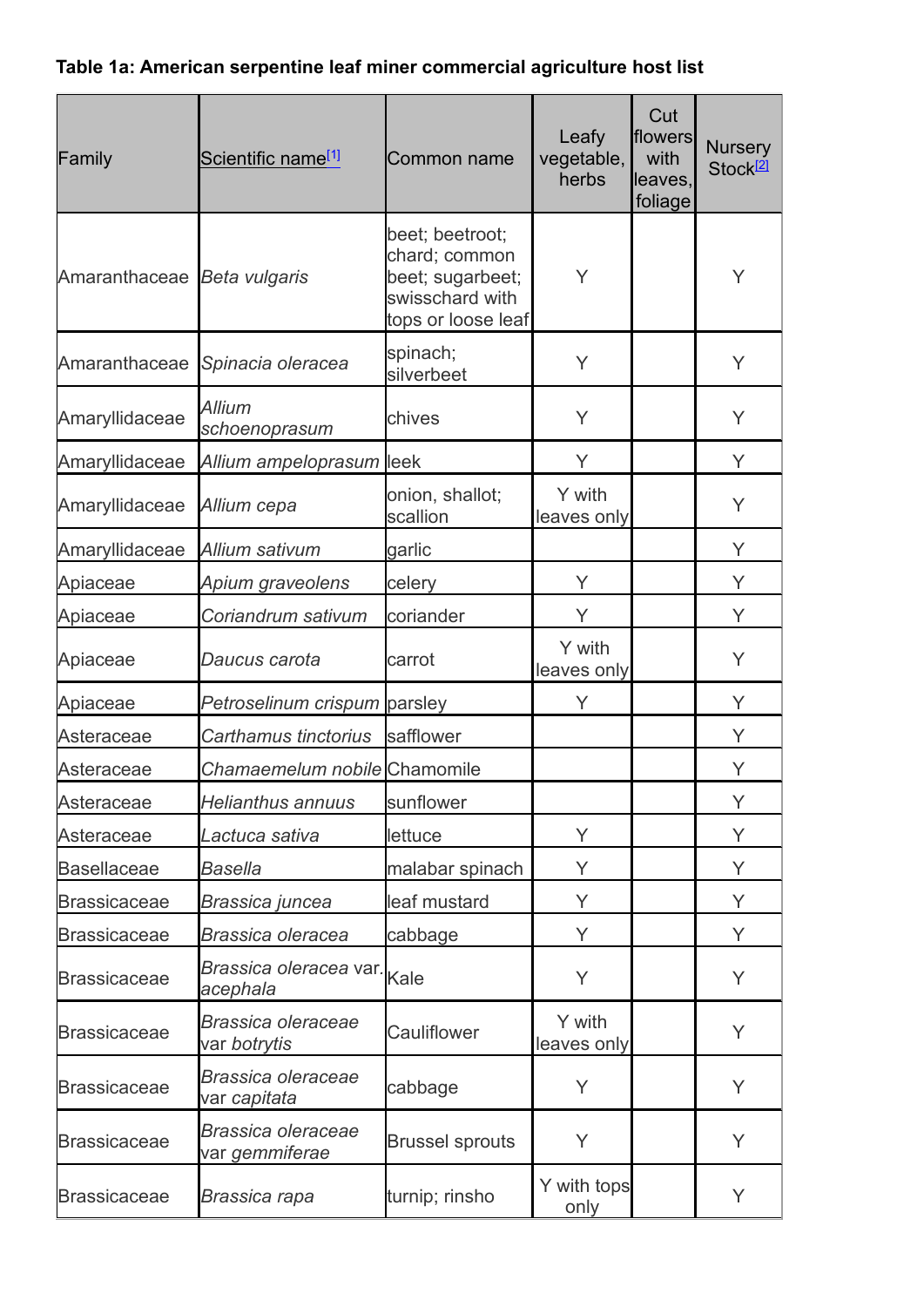| <b>Brassicaceae</b> | Brassica rapa var.<br>chinensis          | <b>Chinese</b><br>cabbage, bok<br>choy | Y                     | Y |
|---------------------|------------------------------------------|----------------------------------------|-----------------------|---|
| <b>Brassicaceae</b> | <i>Brassica rapa</i> var.<br>nipposinica | Mizuna,<br>Japanese<br>mustard greens  | Y                     | Y |
| <b>Brassicaceae</b> | Brassica rapa var.<br>pekinensis         | <b>Chinese</b><br>mustard, choy<br>sum | Y                     | Y |
| <b>Brassicaceae</b> | <i>Brassica rapa</i> var.<br>rapa        | <b>Turnip</b>                          | Y with<br>leaves only | Y |
| <b>Brassicaceae</b> | Raphanus sativus                         | <b>Radish</b>                          | Y with<br>leaves only | Y |
| <b>Brassicaceae</b> | Raphanus sativus var.<br>longipinnatus   | White radish                           | Y with<br>leaves only | Y |
| Cleomaceae          | Cleome gynandra                          | Shona caggage                          | Υ                     | Y |
| Convolvulaceae      | Ipomoea batatas                          | sweet potato                           |                       | Y |
| Cucurbitaceae       | Citrullus lanatus                        | watermelon                             |                       | Υ |
| Cucurbitaceae       | Cucumis                                  |                                        |                       | Y |
| Cucurbitaceae       | Cucumis melo                             | Melon,<br>muskmelon                    |                       | Y |
| Cucurbitaceae       | Cucumis sativus                          | cucumber                               |                       | Y |
| Cucurbitaceae       | Cucurbita                                |                                        |                       | Y |
| Cucurbitaceae       | Cucurbita maxima                         | Pumpkin,<br>squash,<br>courgette       |                       | Y |
| Cucurbitaceae       | Cucurbita moschata                       | butternut squash                       |                       | Y |
| Cucurbitaceae       | Cucurbita pepo                           | courgette;<br>zucchini                 |                       | Υ |
| Cucurbitaceae       | Momordica charantia                      | bitter gourd;<br>balsam pear           |                       | Y |
| Fabaceae            | Arachis hypogaea                         | groundnut,<br>peanut                   |                       | Y |
| Fabaceae            | Cajanus cajan                            | pigeon pea                             |                       | Y |
| Fabaceae            | Cicer arietinum                          | chickpea                               |                       | Υ |
| Fabaceae            | crotalaria juncea                        | sunn hemp                              |                       | Y |
| Fabaceae            | Glycine max                              | soybean                                | Υ                     | Υ |
| Fabaceae            | Lablab purpureus                         | sweet dolichos                         |                       | Y |
| Fabaceae            | Medicago sativa                          | alfalfa, lucerne                       |                       | Υ |
| Fabaceae            | Phaseolus                                | bean, string bean                      |                       | Υ |
| Fabaceae            | Phaseolus coccineus                      | runner bean                            |                       | Υ |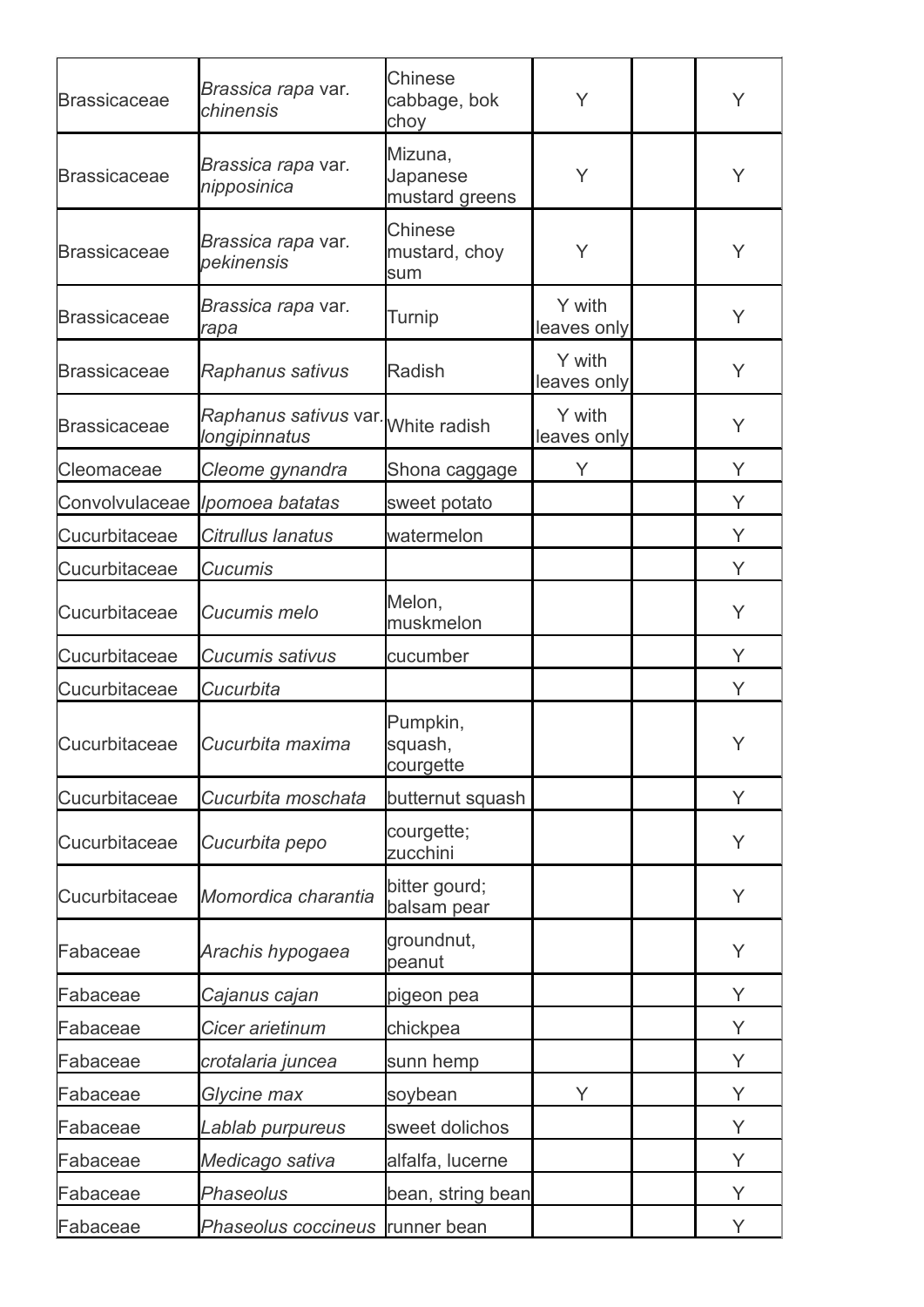| Fabaceae   | <b>Phaseolus lunatus</b>      | lima bean                                                                      |   | Y |
|------------|-------------------------------|--------------------------------------------------------------------------------|---|---|
| Fabaceae   | Phaseolus vulgaris            | green bean;<br>French bean;<br>kidney bean;<br>bean; common<br>bean; snap bean |   | Υ |
| Fabaceae   | Pisum                         | pea                                                                            |   | Y |
| Fabaceae   | <b>Pisum sativum</b>          | pea; snow pea;<br>sugar snap                                                   |   | Y |
| Fabaceae   | Trigonella foenum-<br>graecum | fenugreek                                                                      | Y | Υ |
| Fabaceae   | Vicia                         | Bean, vetch                                                                    |   | Y |
| Fabaceae   | Vicia faba                    | broad bean; faba<br>bean; fava bean                                            |   | Y |
| Fabaceae   | Vigna mungo                   | black gram                                                                     |   | Y |
| Fabaceae   | Vigna radiata                 | mungbean                                                                       |   | Y |
| Fabaceae   | Vigna trilobata               | African gram                                                                   |   | Υ |
| Fabaceae   | Vigna unguiculata             | cowpea; black-<br>eyed pea                                                     |   | Y |
| Lamiaceae  | Ocimum sp                     | <b>Basia</b>                                                                   |   | Y |
| Malvaceae  | Gossypium hirsutum            | Cotton                                                                         |   | Υ |
| Malvaceae  | <b>Hibiscus esculentus</b>    | <b>Okra</b>                                                                    |   | Y |
| Poaceae    | Hordeum vulgare               | barley                                                                         |   | Υ |
| Rubiceae   | Coffea arabica                | Arabica coffee                                                                 |   | Y |
| Rubiceae   | Coffea canephora              | Robusta coffee                                                                 |   | Y |
| Solanaceae | Capsicum                      | capsicum; chilli;<br>pepper                                                    |   | Υ |
| Solanaceae | Lycopersicon<br>esculentum    | tomato (including<br>truss tomato)                                             |   | Υ |
| Solanaceae | Solanum melongena             | eggplant                                                                       |   | Y |
| Solanaceae | Solanum tuberosum             | potato                                                                         |   | Υ |

# **Table 1b: American serpentine leaf miner ornamental host list**

| Family     | Scientific name <sup>[1]</sup> | Common name  | Leafy<br>vegetable,<br>herbs | Cut<br>flowers<br>with<br>leaves,<br><b>foliage</b> | <b>Nursery</b><br>Stock <sup>[2]</sup> |
|------------|--------------------------------|--------------|------------------------------|-----------------------------------------------------|----------------------------------------|
|            | Amaranthaceae Celosia argentea | cocks comb   |                              |                                                     |                                        |
| Asteraceae | <b>Bellis perennis</b>         | common daisy |                              |                                                     |                                        |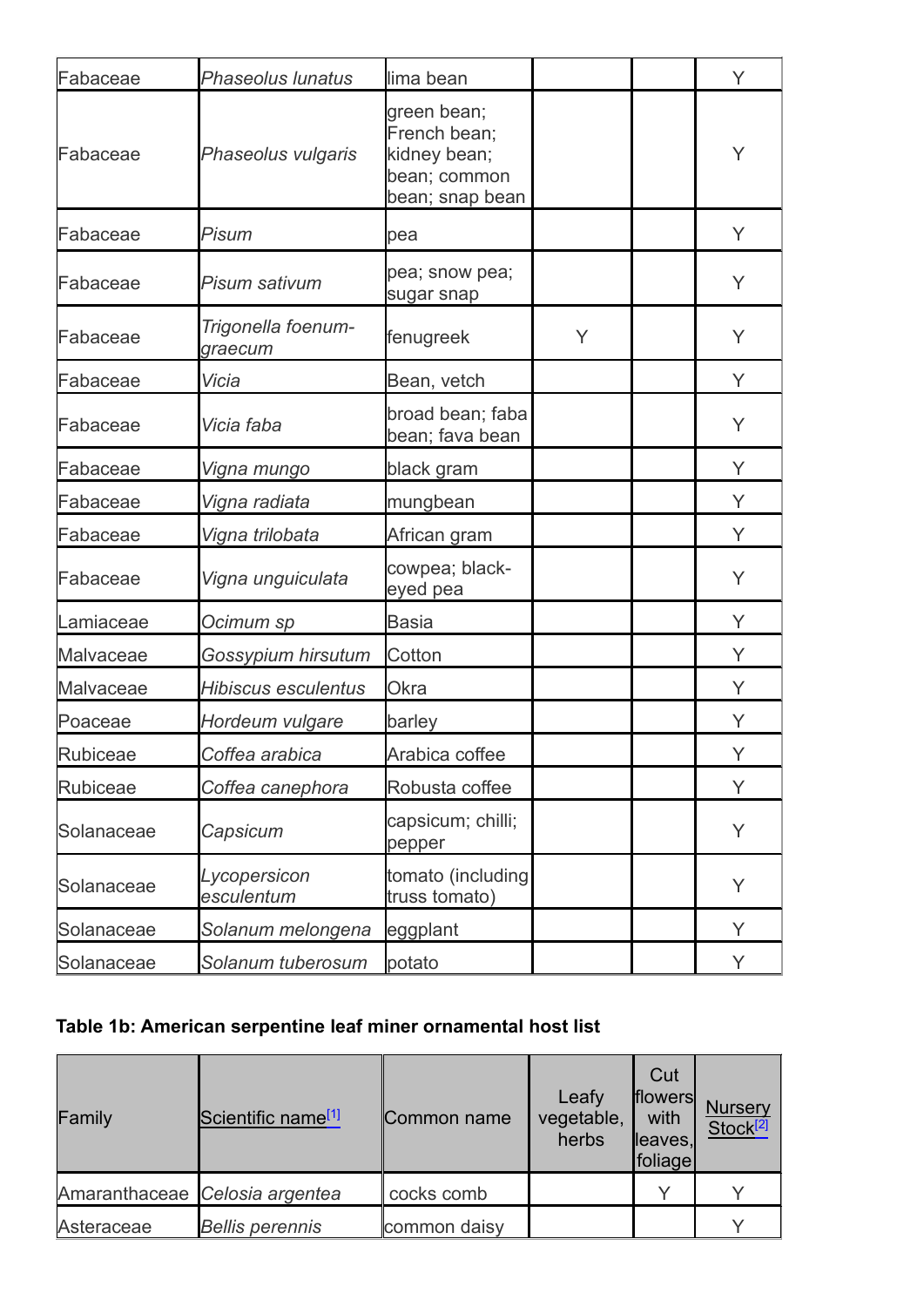| Asteraceae                 | Calendula                        | calendula; pot<br>marigold   |   | Y | Υ |
|----------------------------|----------------------------------|------------------------------|---|---|---|
| Asteraceae                 | Callistephus<br>chinensis        | Chinese aster                |   | Υ | Y |
| Asteraceae                 | <b>Carthamus</b>                 | carthamum                    |   |   | Y |
| Asteraceae                 | Centaurea                        | mountain bluet               |   |   | Y |
| Asteraceae                 | Chrysanthemum                    | chrysanthemum                |   | Y | Y |
| Asteraceae                 | Conoclinium<br>coelestinum       | blue mistflower              |   |   | Y |
| Asteraceae                 | Coreopsis                        |                              |   |   | Y |
| Asteraceae                 | Dahlia                           | dahlia                       |   | Y | Y |
| Asteraceae                 | Dendranthema                     |                              |   | Υ | Y |
| Asteraceae                 | Eclipta prostrata                | False daisy                  |   |   | Υ |
| Asteraceae                 | Gaillardia                       | Indian blanket               |   |   | Y |
| Asteraceae                 | Gazania                          | Treasure-flower              |   |   | Υ |
| Asteraceae                 | Gerbera                          | gerbera                      |   | Y | Y |
| Asteraceae                 | Leucanthemum<br>vulgare          |                              |   |   | Υ |
| Asteraceae                 | Symphyotrichum<br>novi-belgii    |                              |   |   | Y |
| Asteraceae                 | <b>Tagetes</b>                   | marigold                     |   | Y | Υ |
| Asteraceae                 | Tarazacum                        | <b>Dandelion</b>             |   | Υ | Υ |
| Asteraceae                 | Tithonia                         | Tree marigold                |   | Υ | Υ |
| Asteraceae                 | Zinnia                           |                              |   | Y | Y |
| Caryophyllaceae Dianthus   |                                  | carnation                    |   | Y | Υ |
| Caryophyllaceae Gypsophila |                                  | gypsophila;<br>baby's breath |   | Y | Y |
| Iridaceae                  | <b>Gladiolus</b>                 |                              |   | Y | Y |
| Lamiaceae                  | Moluccella                       |                              |   |   | Y |
| Lamiaceae                  | Salvia azurea                    | Azure blue sage              | Y |   | Y |
| Lamiaceae                  | Salvia splendens                 | scarlet sage                 |   |   | Υ |
| Malvaceae                  | <b>Hibiscus</b><br>panduriformis | <b>Yellow hibiscus</b>       |   |   | Y |
| Malvaceae                  | Hibiscus sabdariffa              | Indian hemp                  |   |   | Y |
| Plantaginaceae             | Antirrhinum                      | snapdragon                   |   | Y | Y |
| Plantaginaceae             | Linaria                          | <b>Toadflax</b>              |   | Y | Y |
| Plantaginaceae             | <b>Phlox</b>                     | phlox                        |   | Υ | Υ |
| Primulaceae                | Primula                          | primrose                     |   |   | Υ |